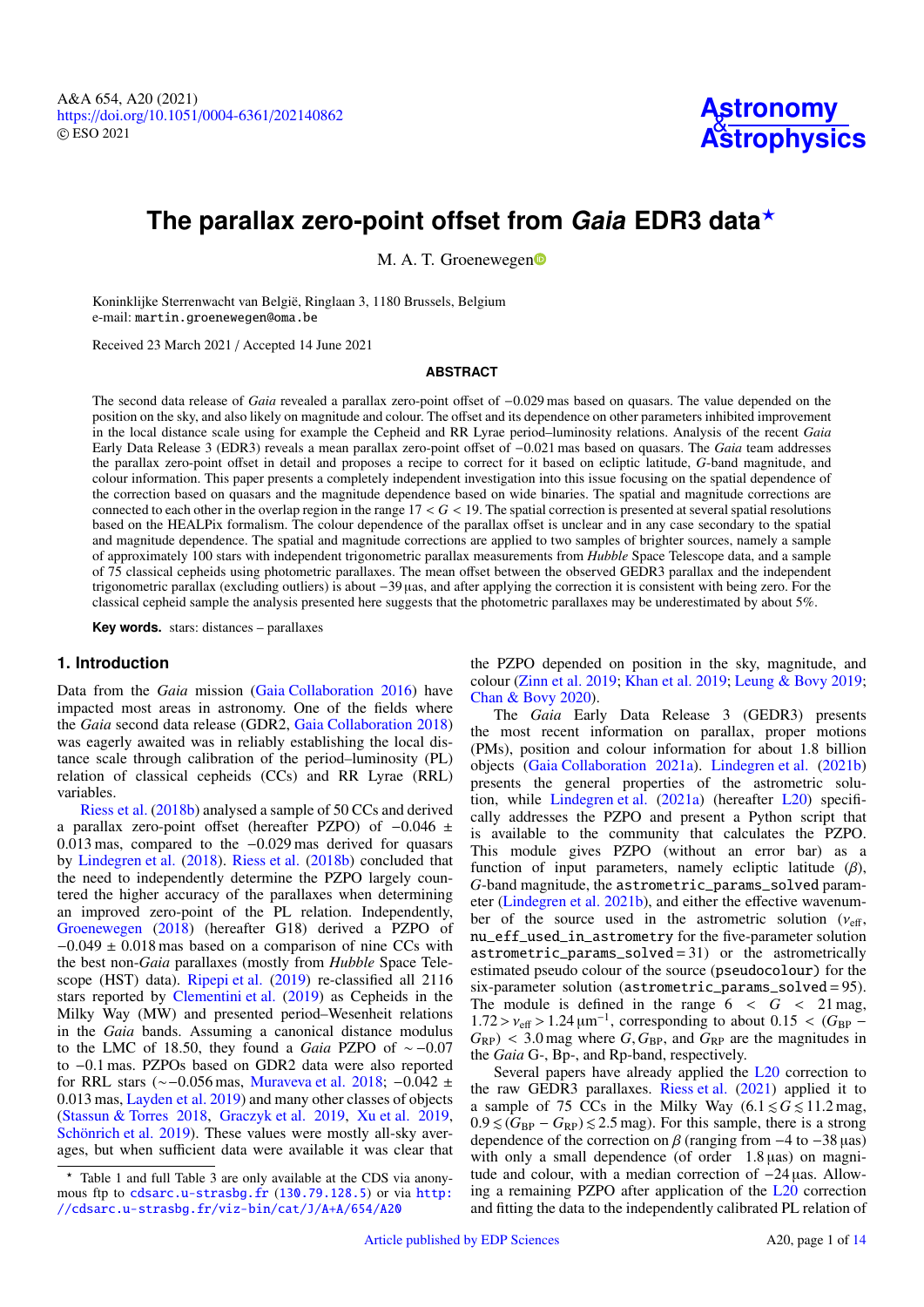CCs in the Large Magellanic Cloud (LMC) reveals an offset of  $14 \pm 6$  µas, in the sense that the [L20](#page-12-19) corrections are too negative, that is the values are over-corrected.

A similar conclusion is reached by [Zinn](#page-12-21) [\(2021\)](#page-12-21) who analysed a sample of 2000 first-ascent red giant branch stars with asteroseismic parallaxes in the *Kepler* field  $(9.0 \le G \le 13.0$  mag,  $1.0 \leq (G_{BP} - G_{RP}) \leq 2.3$  mag), concluding that the [L20](#page-12-19) corrections are too negative by  $15 \pm 3$  µas for  $G \le 10.8$  mag.

[Bhardwaj et al.](#page-12-22) [\(2021\)](#page-12-22) apply a theoretical period– luminosity–metallicity relation in the *K*−band to a sample of about 350 Milky Way RR Lyrae stars  $(8.9 \le G \le 17.8 \text{ mag})$  $0.4 \leq (G_{BP} - G_{RP}) \leq 1.3$  mag) to find a ZP of (−7 ± 3) µas when compared to the raw GEDR3 parallaxes. The mode of the [L20](#page-12-19) correction for this sample is  $-32 \pm 4$  µas, and so, again, the [L20](#page-12-19) formula over-corrects the parallaxes, in this case by  $25 \pm 5$  µas.

[Stassun & Torres](#page-12-23) [\(2021\)](#page-12-23) continue their previous analysis using eclipsing binaries as reference objects. [Stassun & Torres](#page-12-9) [\(2018\)](#page-12-9) found an offset of  $(-82 \pm 33)$  uas based on 89 stars from GDR2, while their latest analysis using GEDR3 indicates an offset of  $(-37 \pm 20)$  µas based on 76 objects  $(5 \le G \le 12 \text{ mag})$ ,  $-0.1 \leq (G_{BP} - G_{RP}) \leq 2.2$  mag). After applying the [L20](#page-12-19) correction, the PZPO becomes  $(-15 \pm 18)$  µas, indicating no over- or under-correction.

[Huang et al.](#page-12-24) [\(2021\)](#page-12-24) use a sample of over 69 000 primary red clump (PRC;  $9.5 \le G \le 15$  mag,  $1.32 \le v_{\text{eff}} \le 1.5$ , or about  $1.0 \leq (G_{BP} - G_{RP}) \leq 2.2$  mag) stars based on LAMOST data from [Huang et al.](#page-12-25) [\(2020\)](#page-12-25). The distances come from [Schönrich et al.](#page-12-12) [\(2019\)](#page-12-12) and are based on a Bayesian analysis of DR2 data and include an PZPO of <sup>−</sup>0.054 mas. The reference distance is compared to the raw GEDR3 parallax, and the GEDR3 parallax after applying the [L20](#page-12-19) correction. The difference (*Gaia* – PRC) is <sup>−</sup>26 in the former and <sup>+</sup>3.<sup>7</sup> <sup>µ</sup>as in the latter case (no errors are reported). [Huang et al.](#page-12-24) [\(2021\)](#page-12-24) also show the trends of the parallax difference against  $G$ ,  $v_{\text{eff}}$ , and ecliptic latitude; they show that applying the [L20](#page-12-19) correction removes some of these trends (in particular against *G* magnitude), but not all, and show that there is a trend with ecliptic longitude, especially for ecliptic latitudes  $<30^\circ$ .<br>The aim

The aim of the present paper is to present an independent (and alternative) investigation into the PZPO, and in particular into the spatial dependence. This is achieved by using a large sample of reliable quasi-stellar objects (QSOs; selected differently from the sample used in various GEDR3 papers). In addition, physical binaries are considered to derive the dependence of the PZPO on *G* magnitude. At the bright end, the PZPO derived in the present paper is applied to a sample of stars that has not been systematically considered in previous works, namely stars that have an independent parallax measurement from the HST. In addition, the PZPO is applied to the sample of CCs by [Riess et al.](#page-12-20) [\(2021\)](#page-12-20), and results are compared to using the correction in [L20.](#page-12-19)

The paper is structured as follows. In Sect. [2](#page-1-0) the main methodology is introduced. In Sect. [3](#page-1-1) the sample of stars is described. Section [4](#page-3-0) presents the results of the calculations and the derivation of the PZPO, while Sect. [5](#page-7-0) applies the PZPO to the QSO sample itself and the two samples of stars. A brief discussion and summary conclude the paper.

#### <span id="page-1-0"></span>**2. Methodology**

The parallax zero-point offset is defined through

 $\pi_{\mathrm{t}} = \pi_{\mathrm{o}} - \mathrm{ZP}$ 

where  $\pi_t$  is the true parallax and  $\pi_o$  the observed parallax (as listed in the GEDR3 catalogue). The PZPO is parameterised in listed in the GEDR3 catalogue). The PZPO is parameterised in the present paper as a sum of linear functions that are assumed to hold over a range of magnitudes:

<span id="page-1-2"></span>
$$
ZP = C_0(\alpha, \delta) + C_1 (G - Gref) + C_2 (G - Gref)^2
$$
  
+ C<sub>3</sub> ((G<sub>BP</sub> - G<sub>RP</sub>) - BRref) (2)  
=  $\pi_0 - \pi_t$   
where Gref = 20.0 mag and BRref = 0.8 mag are reference values

that are chosen to represent the typical colours of QSOs.

In the present analysis, binaries are also considered. In these cases, the true parallaxes for the two components are essentially the same and as they are essentially at the same position on the sky the  $C_0$  term may be assumed to cancel out. The difference in Eq. [\(2\)](#page-1-2) for the two components (labelled as subscripts as primary, p, and secondary, s) becomes:

<span id="page-1-3"></span>
$$
\Delta ZP = C_1 (G_p - G_s) + ((G_p - Gref)^2 - (G_s - Gref)^2) + C_3 ((G_{BP} - G_{RP})_p - (G_{BP} - G_{RP})_s)) + \epsilon
$$
(3)  
=  $(\pi_o)_p - (\pi_o)_s$ 

where  $\epsilon$  is a term that can be thought of as the spatial correlation<br>on the extent of the binary separation on the extent of the binary separation.

The difference between the formalism outlined in Appendix A in [L20](#page-12-19) and that is used here is two-fold. The main difference is that the spatial dependence is made explicit here rather than using a second-order polynomial in  $\sin \beta$ . The other difference is that the spatial, magnitude and colour dependence are assumed to be separable while the [L20](#page-12-19) correction allows for cross-terms.

The term  $C_0$  is allowed to vary over the sky and the HEALPix formalism [\(Górski et al.](#page-12-26) [2005,](#page-12-26) the NESTED variant) is used to transform  $(\alpha, \delta)$  to a sky pixel. This is done using an implementation in Python, HEALPy [\(Zonca et al.](#page-12-27) [2019\)](#page-12-27). The number of sky pixels depends on the chosen resolution; resolution levels 0, 1, 2, 3, and 4 are considered in the present paper and correspond to 12, 48, 192, 768 and 3072 pixels, respectively. The highest resolution corresponds to a mean spacing of 3.7 degrees between sky pixels.

The fitting of Eqs.  $(2)$  or  $(3)$  to the data is done with the singular value decomposition algorithm (routine *svdfit*) as implemented in Fortran77 in [Press et al.](#page-12-28) [\(1992\)](#page-12-28). This algorithm minimises the ference)) and gives the best-fit parameter values with error bars. 2 taking into account the errors in the ordinate (the parallax (dif-In order to also consider the errors in magnitudes and colours Monte Carlo simulations are performed where new datasets are generated taking into account Gaussian errors in the parallaxes, magnitudes, and colours. The parameter values quoted below (in Table [2\)](#page-4-0) are the median values for the parameters among these simulations with the dispersion among the parameter values taken as error, calculated as 1.4826 times the median absolute deviation (MAD), equivalent to  $1\sigma$  in a Gaussian distribution.

## <span id="page-1-1"></span>**3. The sample**

In order to apply Eqs. [\(2\)](#page-1-2) or [\(3\)](#page-1-3) and determine ZP as a function of sky position, magnitude, and colour, a large sample of sources with known true distances is required. In this paper, QSOs, physical binaries, and stars with an independent trigonometric parallax determination are considered.

<span id="page-1-4"></span>For the samples discussed below the following parameters were retrieved from the GEDR3 main catalogue<sup>[1](#page-1-4)</sup>: parallax and

<span id="page-1-5"></span><sup>1</sup> The data is downloaded from the copy available via ViZier at the  $(1)$  CDS.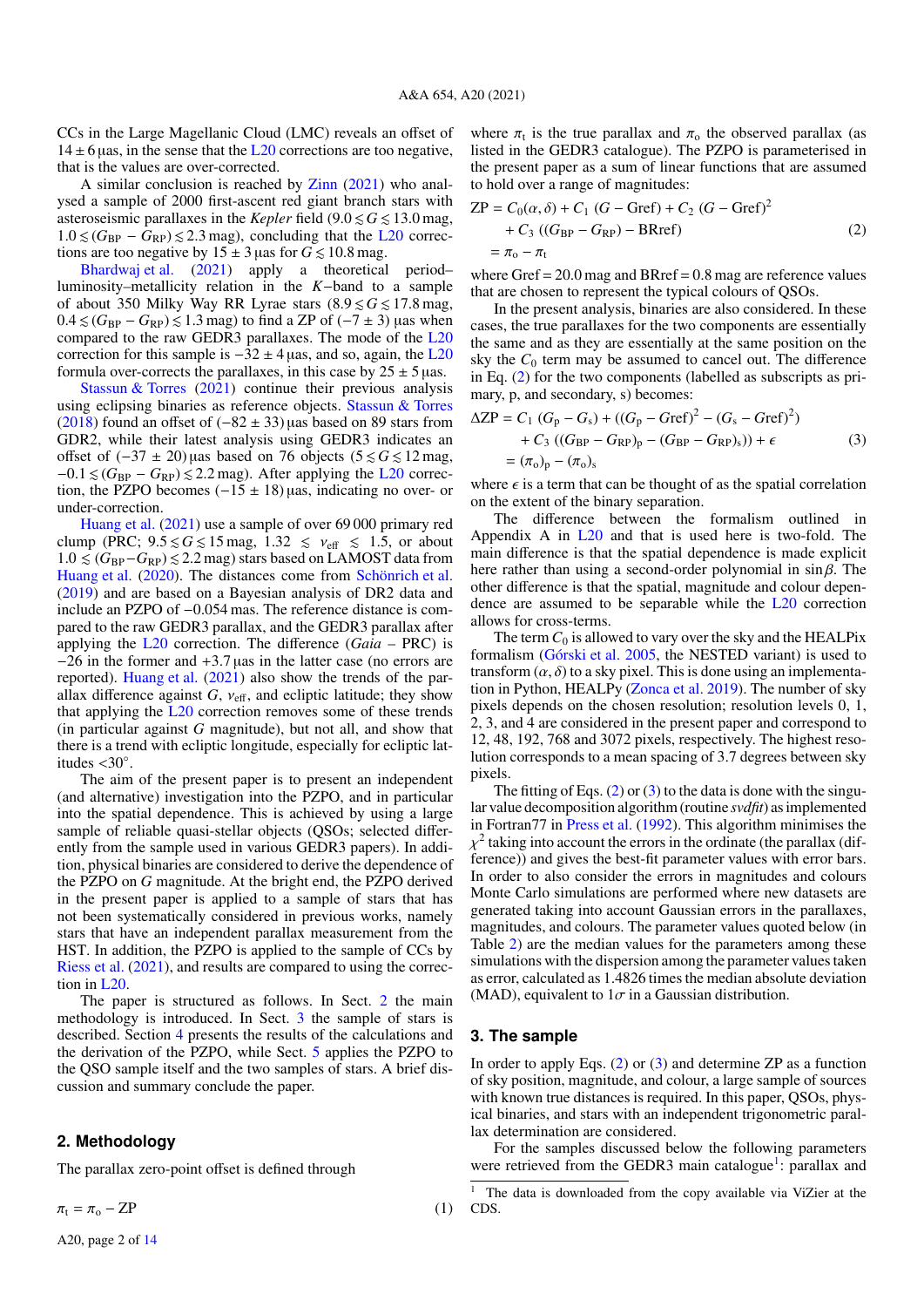parallax error (parallax, parallax\_error), PMs in Ra and Dec with errors (pmra, pmra\_error, pmdec, pmdec\_error), the source identifier  $(source_id)^2$  $(source_id)^2$ , which parameters have been solved for (astrometric\_params\_solved; five- and six-parameter solutions are relevant for the present paper, see [Lindegren et al.](#page-12-18) [2021b\)](#page-12-18), the renormalised unit weight error (RUWE), the goodness of fit (GOF, astrometric\_gof\_al), the effective wavenumber of the source used in the astrometric solution  $(v_{\text{eff}}$ , nu\_eff\_used\_in\_astrometry), the astrometrically estimated pseudocolour of the source (pseudo colour), and the  $G$ ,  $G_{BP}$ , and  $G_{RP}$  magnitudes with errors (phot\_g\_mean\_mag, phot\_g\_mean\_mag\_error, phot\_bp\_ mean\_mag, phot\_bp\_mean\_mag\_error, phot\_rp\_mean\_ mag, phot\_rp\_mean\_mag\_error).

# 3.1. Quasars

Several of the GEDR3-team papers use a QSO sample [\(Gaia Collaboration](#page-12-29) [2021b;](#page-12-29) [Lindegren et al.](#page-12-19) [2021a](#page-12-19)[,b\)](#page-12-18) but the paper describing the selection of this sample has not been published at the time of submission. What is available is the list of 1.61 million source\_ids which contains a reference to a catalogue but without any quality flag. For this reason, and because this project started before the release of GEDR3, a different QSO sample was created.

The Million Quasars (Milliquas) catalogue (version 7.0b, [Flesch](#page-12-30) [2019\)](#page-12-30) is used which contains of order 830 000 type-I QSOs and AGNs plus about 500 000 quasar candidates. From the full catalogue, the 1.37 million objects with a confirmed redshift >0.1 or a probability of being a quasar of >98% are selected. The cross-match facility (xMatch) at the Centre des Données (CDS) in Strasbourg was used to match this list with GEDR3 using a search radius of 0.15", and this returned 998 220 matches, of which 855 518 QSOs have a parallax, and  $G$ ,  $G_{BP}$ , and  $G_{RP}$  magnitudes available. The true parallax for these sources is assumed to be zero.

First the general properties of the QSO sample are discussed, and in particular the distribution of the GOF and the RUWE. The GOF parameter should follow a Gaussian distribution with zero mean and unit dispersion [\(Wilson & Hilferty](#page-12-31) [1931\)](#page-12-31). In GDR2 this was not the case due to the "degree-offreedom" bug (see Appendix A in [Lindegren et al.](#page-12-3) [2018](#page-12-3) and the discussion in [Groenewegen](#page-12-4) [2018\)](#page-12-4). The RUWE was introduced after GDR2 [\(Lindegren](#page-12-32) [2018\)](#page-12-32) as another quality indicator of the astrometric solution. It compared the unit-weight-error (UWE, the square-root of the reduced  $\chi^2$ ) to that of a sample of unprob-<br>lematic stars as a function of magnitude and colour. Although lematic stars as a function of magnitude and colour. Although the  $\chi^2$  values were, in reality, numerically incorrect, the ratio of the UWEs was probably deemed representative of the relative the UWEs was probably deemed representative of the relative quality of the astrometric solution. In *Gaia* EDR3, the "degreeof-freedom" bug has been corrected and the GOF is the main parameter describing the quality of the astrometric solution.

Although the QSO sample was selected to be pure, it still contains non-QSOs. As QSOs should have zero parallax and PMs (within the error bars) the following conditions are applied:

$$
|\ (\pi + 0.0202)| / \sigma_{\pi} < 5
$$
, and

$$
(\text{PMRA}/\sigma_{\text{PMRA}})^2 + (\text{PMDE}/\sigma_{\text{PMDE}})^2 < 25,\tag{4}
$$

where <sup>−</sup>0.0202 mas is the average offset of QSOs (see below). Similar cuts were applied to the QSO sample in [Lindegren et al.](#page-12-19)



<span id="page-2-1"></span>Fig. 1. Distribution of the GOF with a Gaussian fit. *Top panel*: approximately 841 000 QSOs with parallaxes and PMs consistent with zero. A significant tail toward large GOF is visible. *Lower panel*: fit with GOF restricted to  $\lt + 2.0$ .

[\(2021a\)](#page-12-19), but no selection on astrometric\_params\_solved or  $v_{\text{eff}}$  is applied. The  $5\sigma$  limit on the parallax and PMs in Ra and Dec corresponds to the expected level of outliers following Chauvenet's criterion with ∼800 000 objects.

The upper panel in Fig. [1](#page-2-1) shows the distribution of the GOF for the 841 000 QSOs that remain after applying the selection on parallax and PM, together with a Gaussian fit. The mean and dispersion are 0.483 and 1.187 with negligible formal errors. The mean is slightly larger than expected but the tail to negative GOF (the extreme value is <sup>−</sup>5.4) is not inconsistent with the distribution. On the other hand the tail to larger GOF (the extreme value is +200) is obvious. To obtain a better estimate of the mean and width of the distribution undisturbed by outliers, the lower panel shows the distribution when the GOF and the Gaussian fit to the distribution is restricted to  $\lt$  +2.0. The mean is 0.388 with  $\sigma$  = 1.109. Based on this analysis a condition  $-4 <$  GOF  $<$  5 is imposed on all selections described in this paper, allowing for a small excess of sources towards larger GOF. Figure [2](#page-3-1) shows the distribution in  $G$ ,  $(G_{BP} - G_{RP})$  colour, and RUWE after imposing these conditions, as well as  $RUWE < 1.4$  to eliminate a few extreme outliers in that parameter. The distribution in RUWE has a peak slightly above one, consistent with the fact that the distribution in GOF peaks slightly above zero. This indicates that the error bars in the parallax are likely underestimated by a few percent (at least in this range of magnitude and colour), consistent with the findings in [Fabricius et al.](#page-12-33) [\(2021\)](#page-12-33) and [El-Badry et al.](#page-12-34) [\(2021\)](#page-12-34). A final sample of 824 819 QSOs is retained. The median parallax in that sample is <sup>−</sup>0.0202 mas with a dispersion (calculated as 1.4826 times the MAD) of 0.393 mas.

#### 3.2. Wide binaries

In this paper, the catalogue of wide binaries (WBs) of [El-Badry et al.](#page-12-34) [\(2021\)](#page-12-34) is used which is based on GEDR3 data. In its raw form, it contains 1.8 million candidate physical binaries. For wide and close-by binaries, the hypothesis that both components are at approximately the same physical distance may no longer be correct. The procedure outlined in Sect. 5 of [El-Badry et al.](#page-12-34) [\(2021\)](#page-12-34) is used to eliminate objects where the true parallax difference between the two stars (Eq. (13) of that paper) is estimated to contribute more than 5% to the error in the observed parallax differences (eliminating about 14 000 of the 1.8 million pairs). The sample is also restricted to the subset of

<span id="page-2-0"></span>The source\_id can also be used to determine the pixel in the HEALPix scheme, as  $source\_id/(2^{35} \cdot 4^{(12-level)})$ .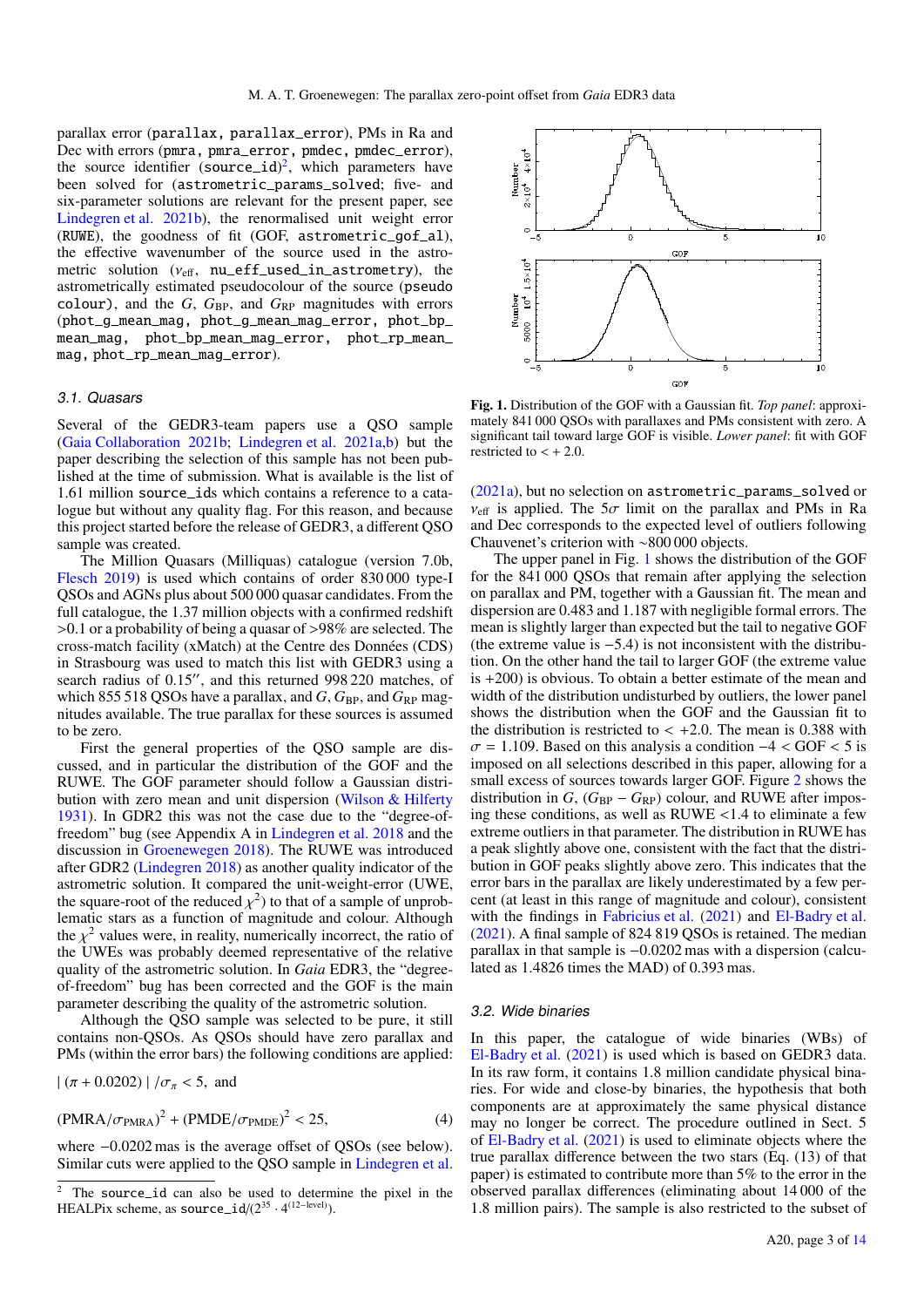

<span id="page-3-1"></span>**Fig. 2.** Distribution of *G*,  $(G_{BP} - G_{RP})$  colour and RUWE for the QSO sample after applying selections on parallax, PM, GOF, and RUWE.

about 784 000 pairs with a  $\langle 1\%$  probability of chance alignment. which is stricter than the high-confidence sample (chance alignment <10%) of 1.2 million objects considered in [El-Badry et al.](#page-12-34) [\(2021\)](#page-12-34).

[Fabricius et al.](#page-12-33) [\(2021\)](#page-12-33) and [Lindegren et al.](#page-12-19) [\(2021a\)](#page-12-19) also consider samples of binaries to validate the GEDR3 results and analyse the PZPO, respectively. Both samples are directly constructed from GEDR3 data (but they are not identical) and careful selection is needed to reach a pure sample.

#### <span id="page-3-2"></span>3.3. Sources with trigonometric parallax determinations

The Fine Guidance Sensor (FGS) and the Wide Field Camera 3 (WFC3) onboard the HST have been used to determine parallaxes and PMs. The review of [Benedict et al.](#page-12-35) [\(2017\)](#page-12-35) describes the methodology and provides a list of 105 targets for which the parallax has been determined by using the FGS. Some close binaries are included in the list with both components. One component was removed from the list as the binary cannot be resolved by *Gaia*. Some recent works by [van Belle et al.](#page-12-36) [\(2020\)](#page-12-36) and [Bond et al.](#page-12-37) [\(2018\)](#page-12-37) (on Polaris B) are added to give a list of 102 targets. The methodology to use the WFC3 to obtain parallaxes was described in [Riess et al.](#page-12-38) [\(2014\)](#page-12-38) and [Casertano et al.](#page-12-39) [\(2016\)](#page-12-39) and has been used to obtain distances to eight CCs [\(Riess et al.](#page-12-38) [2014,](#page-12-38) [2018a\)](#page-12-40). Although parallaxes from Hipparcos are in general no longer competitive when compared to *Gaia*, Table 1 includes one exception, Polaris A, the most nearby CC, which had no parallax listed in GDR1 or GDR2.

The independent trigonometric parallax data and basic GEDR3 data on the 111 objects are listed in Table 1. Only one object is not listed in GEDR3 (Polaris A), and eight objects have no parallax listed (all these have exceptionally large GOF values). Applying the selection on GOF and RUWE further eliminates 37 objects for a useful sample of 57 objects.

## <span id="page-3-0"></span>**4. Results**

This section presents a discussion of the results related to the derivation of the PZPO correction.

#### 4.1. QSOs

Figure [3](#page-5-0) provides another representation of the QSO sample, similar to Fig. 5 in  $L20$ . It shows a binned version of the PZPO (weighted mean and error) as a function of *G* magnitude,  $(G_{BP} - G_{RP})$  colour [\(L20](#page-12-19) shows it as a function of  $v_{\text{eff}}$ ), and  $\beta$ . The lines in the top and middle panels are not fits to the data but represent the finally applied corrections based on a full analysis (see later in this section, Eqs. [\(5\)](#page-4-1) and [\(6\)](#page-4-2)). In the middle panel, the line does not seem to fit the points very well. This is related to the fact that in the QSO sample the brighter QSOs are bluer than fainter ones. In addition, the error bar on this slope is quite large.

Although the QSO sample is different from that used in GEDR3-team papers the behaviour is very similar to that shown in [L20,](#page-12-19) as expected. There is a quite noticeable correlation with *G* for  $G \ge 17$  mag, a small (if any) correlation with colour (or  $v_{\text{eff}}$ ), and a relatively modest correlation with  $\beta$ . In particular, the latter correlation is interesting. An identical binning is used as in [L20](#page-12-19) (40 bins) and the distribution of the black open squares is almost identical to that shown in  $L20$ . The blue points show another representation, and highlight the main reason why a different spatial dependence of the PZPO is proposed here. The binning is now done based on HEALPix level 1, which has 48 pixels, very similar to the binning in  $L20$ . The point and the vertical error bar have the same meaning, while the horizontal line represents the range in  $\beta$  for that HEALPix pixel. One can clearly observe a significantly larger spread even for pixels with very similar ecliptic latitudes. This indicates that the PZPO is a more complicated function than of  $\beta$  alone. The result is qualitatively similar to [Huang et al.](#page-12-24) [\(2021\)](#page-12-24) who demonstrate that there is a trend of the PZPO with ecliptic longitude, especially for  $\beta < 30^\circ$ .<br>To investigate this further Eq. (2) is fit to this sample, solving

To investigate this further Eq. [\(2\)](#page-1-2) is fit to this sample, solving for  $C_0$  (only a spatial component),  $C_0 + C_1 + C_2$ , and all parameters. This is done for several HEALPix levels, and the results are summarised in Table [2.](#page-4-0) As the fitting routine is based on minimising the  $\chi^2$  one expects the value for  $C_0$  to be equal to the weighted mean of the parallaxes of all OSOs in that pixel when weighted mean of the parallaxes of all QSOs in that pixel when only the spatial component is solved for. As a sanity check for the implementation of the numerical code it was verified that this is indeed the case.

As the distribution of known quasars is not uniform over the sky (typically under-represented in the Galactic plane) the number of objects per sky pixel varies strongly. At HEALPix level 3 there are 10 pixels with no QSOs, and 63 with 40 objects or less. On the other hand 50% of pixels have 810 objects or more, with a maximum of 3762. Inspecting the error in the parallax offset and the signal-to-noise ratio suggests that 40 objects or more are required for the results to be robust. The median offset over these 706 pixels is <sup>−</sup>21.<sup>0</sup> <sup>µ</sup>as with a dispersion over the pixels (calculated via the MAD) of  $12.4 \mu$ as when fitting only the spatial component. Averaging only over the pixels with 100 objects or more changes the parameter and the error by <sup>∼</sup>0.<sup>3</sup> <sup>µ</sup>as.

The first entries in Table [2](#page-4-0) (models 1–9) include all QSOs but based on the trends seen in Fig. [3](#page-5-0) models restricted in *G* magnitude are more realistic, and several ranges have been explored. Models 10–28 show the main results, and based on these the following linear correction of the parallax is proposed (in  $\mu$ as mag<sup>-1</sup>) to be in the range *G* > 17 mag ( $\Delta \pi$  to be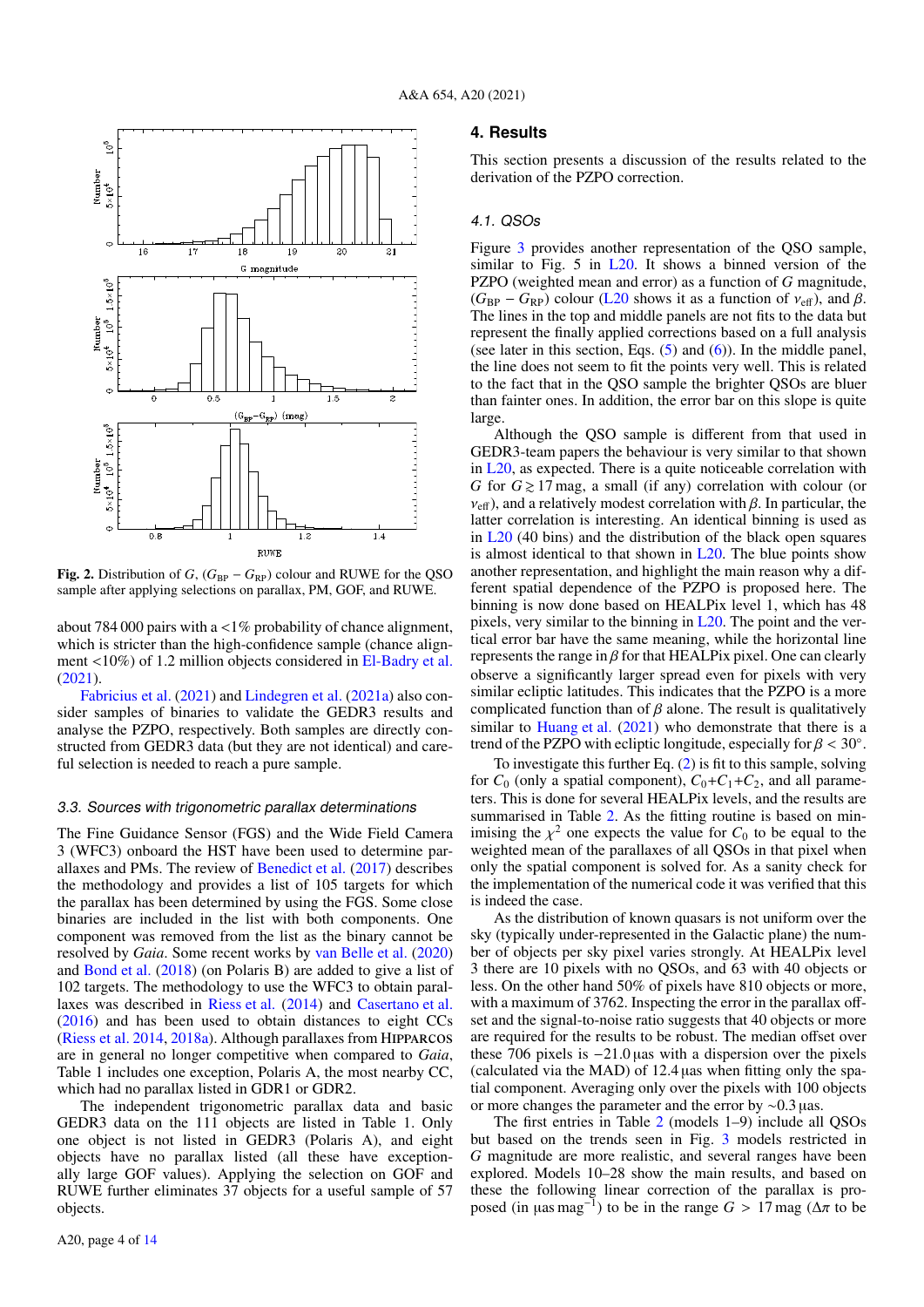Table 2. Result of the fitting to the QSO sample.

<span id="page-4-0"></span>

| Model            | <b>HEALPix</b>          | $\langle C_0 \rangle$ | $\boldsymbol{N}$ | $C_1$                                                                               | $C_2$                          | $C_3$                        |
|------------------|-------------------------|-----------------------|------------------|-------------------------------------------------------------------------------------|--------------------------------|------------------------------|
|                  | level                   | $(\mu as)$            |                  | $(\mu$ as mag <sup>-1</sup> )                                                       | ( $\mu$ as mag <sup>-2</sup> ) | $(\mu$ as mag <sup>1</sup> ) |
|                  |                         |                       |                  | All $G$ magnitudes                                                                  |                                |                              |
| $\mathbf{1}$     | $\overline{c}$          | $-20.6 \pm 9.0$       | 190/192          |                                                                                     |                                |                              |
| $\sqrt{2}$       | $\overline{c}$          | $-14.5 \pm 9.2$       | 190/192          | $4.00 \pm 0.25$                                                                     |                                |                              |
| $\mathfrak{Z}$   | $\overline{2}$          | $-13.8 \pm 8.9$       | 190/192          | $4.91 \pm 0.63$                                                                     | $0.24 \pm 0.13$                |                              |
| $\overline{4}$   | $\overline{c}$          | $-14.1 \pm 9.0$       | 190/192          | $5.16 \pm 0.60$                                                                     | $0.29 \pm 0.14$                | $-3.08 \pm 1.16$             |
| 5                | $\overline{\mathbf{3}}$ | $-21.0 \pm 12.4$      | 706/768          |                                                                                     |                                |                              |
| 6                | 3                       | $-14.9 \pm 12.2$      | 706/768          | $3.97 \pm 0.23$                                                                     |                                |                              |
| $\boldsymbol{7}$ | $\mathfrak{Z}$          | $-14.2 \pm 12.7$      | 706/768          | $5.07 \pm 0.60$                                                                     | $0.29 \pm 0.13$                |                              |
| $\,8\,$          | $\mathfrak{Z}$          | $-14.9 \pm 12.5$      | 706/768          | $5.18 \pm 0.65$                                                                     | $0.28 \pm 0.13$                | $-3.61 \pm 1.23$             |
| 9                | $\overline{4}$          | $-15.1 \pm 19.0$      | 2600/3072        | $4.85 \pm 0.45$                                                                     | $0.22 \pm 0.08$                | $-3.96 \pm 1.67$             |
|                  |                         |                       |                  | 17 < G < 20                                                                         |                                |                              |
| 10               | $\mathbf{1}$            | $-12.1 \pm 7.4$       | 48/48            | $5.97 \pm 0.41$                                                                     |                                |                              |
| 11               | $\overline{c}$          | $-20.7 \pm 9.0$       | 190/192          |                                                                                     |                                |                              |
| 12               | $\overline{2}$          | $-12.4 \pm 9.1$       | 190/192          | $6.03 \pm 0.32$                                                                     |                                |                              |
| 13               | $\overline{2}$          | $-12.5 \pm 9.2$       | 190/192          | $6.11 \pm 0.44$                                                                     |                                | $-3.55 \pm 1.49$             |
| 14               | $\overline{c}$          | $-13.4 \pm 9.2$       | 190/192          | $4.13 \pm 1.51$                                                                     | $-0.71 \pm 0.52$               |                              |
| 15               | $\overline{2}$          | $-13.2 \pm 9.3$       | 190/192          | $4.54 \pm 1.71$                                                                     | $-0.53 \pm 0.54$               | $-3.17 \pm 1.35$             |
| 16               | $\mathfrak{Z}$          | $-12.5 \pm 12.6$      | 698/768          | $6.05 \pm 0.45$                                                                     | $\equiv$                       |                              |
| 17               | 3                       | $-12.9 \pm 12.5$      | 698/768          | $4.70 \pm 1.32$                                                                     | $-0.53 \pm 0.50$               | $-4.06 \pm 1.55$             |
|                  |                         |                       |                  | 19.875 < G < 20.125                                                                 |                                |                              |
| 18               | $\boldsymbol{0}$        | $-13.4 \pm 6.5$       | 12/12            |                                                                                     |                                |                              |
| 19               | $\mathbf{1}$            | $-14.3 \pm 11.3$      | 47/48            |                                                                                     |                                |                              |
| 20               | $\overline{2}$          | $-12.8 \pm 22.0$      | 180/192          |                                                                                     |                                |                              |
| 21               | 3                       | $-13.6 \pm 44.2$      | 595/768          | $\overline{\phantom{0}}$                                                            | $\overline{\phantom{0}}$       |                              |
| 22               | $\overline{4}$          | $-13.5 \pm 62.8$      | 921/3072         |                                                                                     |                                |                              |
|                  |                         |                       |                  | 20.125 < G < 22.5                                                                   |                                |                              |
| 23               | $\mathbf{1}$            | $-22.5 \pm 23.8$      | 47/48            |                                                                                     | $\qquad \qquad -$              |                              |
| 24               | $\mathbf{1}$            | $-16.8 \pm 22.1$      | 47/48            | $-16.35 \pm 7.90$                                                                   |                                |                              |
| 25               | $\overline{2}$          | $-13.86 \pm 33.3$     | 182/192          | $-15.64 \pm 9.59$                                                                   | $\overline{\phantom{0}}$       |                              |
| 26               | $\sqrt{2}$              | $-13.39 \pm 33.1$     | 182/192          | $-16.30 \pm 7.30$                                                                   |                                | $-3.71 \pm 4.17$             |
| 27               | $\overline{c}$          | $-13.99 \pm 34.2$     | 182/192          | $-15.36 \pm 30.71$                                                                  | $-1.96 \pm 33.7$               | $-3.21 \pm 5.51$             |
| 28               | 3                       | $-15.4 \pm 51.9$      | 640/768          | $-15.43 \pm 7.66$                                                                   |                                |                              |
|                  |                         |                       |                  | 0 < G < 17                                                                          |                                |                              |
| 29               | $\overline{0}$          | $-30.6 \pm 5.5$       | 12/12            |                                                                                     |                                |                              |
|                  |                         |                       |                  | $17 < G < 22.5$ , magnitude corrected according to Eq. (5)                          |                                |                              |
| 30               | $\boldsymbol{0}$        | $-11.8 \pm 3.0$       | 12/12            |                                                                                     |                                |                              |
| 31               | $\mathbf{1}$            | $-13.1 \pm 7.0$       | 48/48            |                                                                                     |                                |                              |
| 32               | $\mathfrak{D}$          | $-12.8 \pm 8.9$       | 190/192          |                                                                                     |                                |                              |
| 33               | 3                       | $-12.4 \pm 12.3$      | 705/768          |                                                                                     |                                |                              |
| 34               | 4                       | $-13.1 \pm 20.1$      | 2599/3072        |                                                                                     |                                |                              |
|                  |                         |                       |                  | $17 < G < 22.5$ , G and $(G_{BP} - G_{RP})$ corrected according to Eqs. (5) and (6) |                                |                              |
| 35               | $\boldsymbol{0}$        | $-12.4 \pm 3.4$       | 12/12            |                                                                                     |                                |                              |
| 36               | 1                       | $-13.4 \pm 7.3$       | 48/48            |                                                                                     |                                |                              |
| 37               | $\overline{c}$          | $-13.0 \pm 9.1$       | 190/192          |                                                                                     |                                |                              |
| 38               | 3                       | $-13.1 \pm 12.2$      | 705/768          |                                                                                     |                                |                              |
| 39               | 4                       | $-13.5 \pm 19.7$      | 2599/3072        |                                                                                     |                                |                              |
|                  |                         |                       |                  |                                                                                     |                                |                              |

Notes. The result of the fitting Eq. [\(2\)](#page-1-2) to the QSO sample. The value for  $\langle C_0 \rangle$  is the median and dispersion over all HEALPix pixels with 40 objects per pixel or more based on Monte Carlo simulations. The number of these pixels is listed in Col. 4.

subtracted from the catalogued GEDR3 parallax):

$$
\Delta \pi = \begin{cases}\n+6.0 (G - 19.9) & 17.0 \le G < 19.9 \\
+0.0 & 19.9 \le G < 20.0 \\
-16.0 (G - Gref) & 20.0 \le G < 22.5\n\end{cases} \tag{5}
$$

The presence of a colour dependence is less clear. As can be seen from the results in Table [2](#page-4-0) the term is not very significant (at the  $2\sigma$  level at best). Nevertheless, the colour correction (in <span id="page-4-2"></span><span id="page-4-1"></span> $\mu$ as mag<sup>-1</sup>) that is tested is:

$$
\Delta \pi = -3.5 \left( (G_{\rm BP} - G_{\rm RP}) - \text{BRref} \right) \tag{6}
$$

Figure [3](#page-5-0) shows no real trend with magnitude for brighter magnitudes. Fitting a constant at HEALPix level 0, as there are only about 3300 QSOs brighter than 17 mag, gives a value of about −31 µas (model 29).

Models 30–34 and 35–39 give the results when the parallaxes are corrected according to Eq.  $(5)$ , and Eqs.  $(5)$  and  $(6)$ ,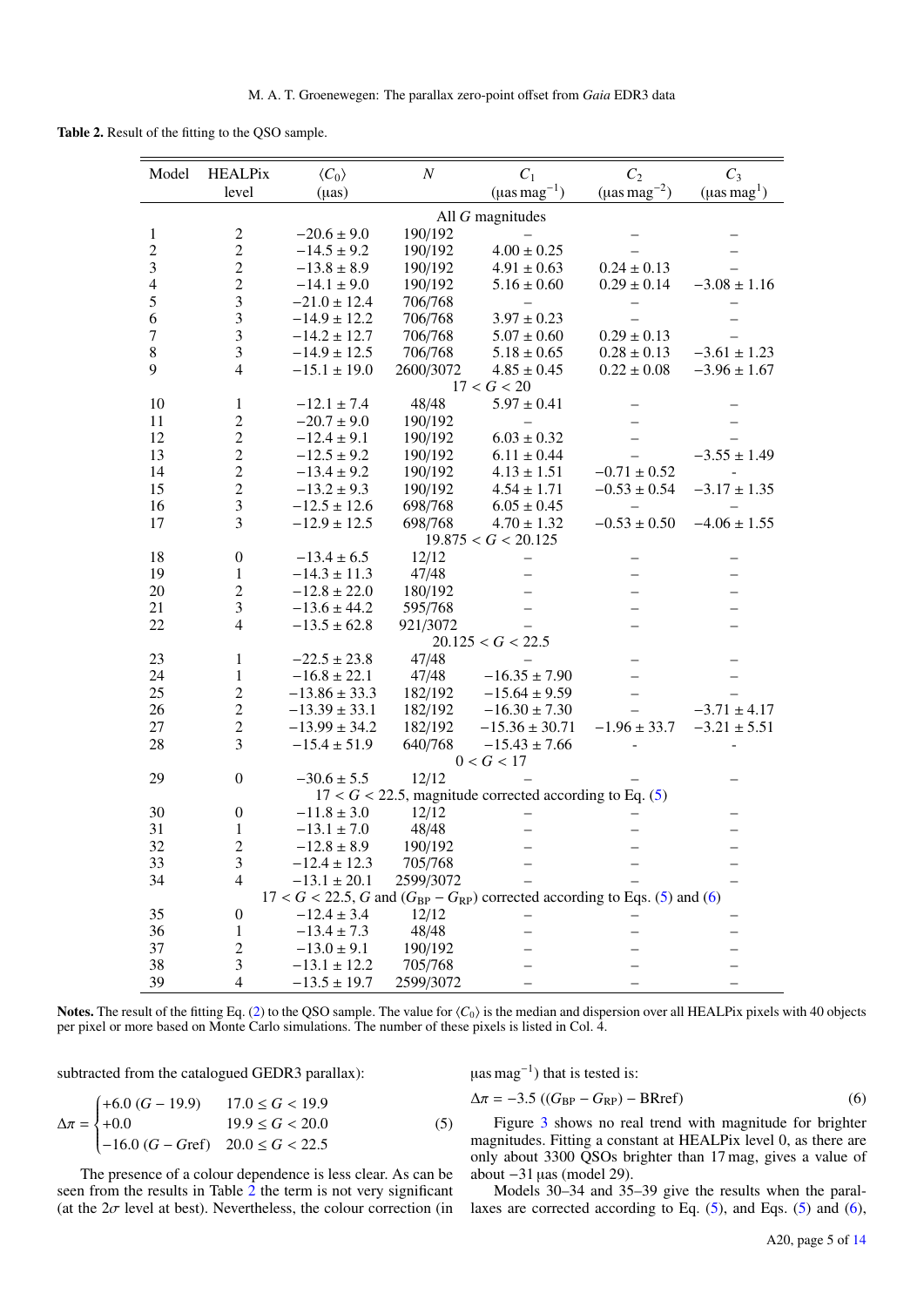

<span id="page-5-0"></span>Fig. 3. PZPO for the QSO sample as a function of  $G$ ,  $(G_{BP} - G_{RP})$  colour and ecliptic latitude (open circles). Only bins with ≥5 objects are plotted. Bins with 100 objects or less are plotted in blue, with 30 objects or less in red. The lines in the *top panel* and the lines in the *middle panel* are *not* a fit to the data, but are based on Eq. [\(5\)](#page-4-1). The blue points in the *lower panel* indicate the PZPO for the 48 HEALPix level 1 pixels. The horizontal bar gives the range in  $\sin \beta$  for each HEALPix pixel.

respectively. The results are listed for several HEALPix levels. The average spatial correction of the PZPO (at  $G = 20$ ) is essentially independent of the chosen HEALPix level and suggests systematic errors of  $\le 0.5$  µas. Tests using slopes of  $-6.1$  and 17.0 at the bright and faint magnitude ends, respectively, and shifting the nodes by 0.1 mag indicate global differences of  $\leq 0.2$  µas and changes in the spatial PZPO in individual pixels of  $\leq 0.2\sigma$ . Adding the colour correction increases the dispersion over the pixels, suggesting again that the colour term is not a significant factor.

The detailed results of models 30–39 are available through the CDS, and an example of the content is given in Table [3.](#page-5-1) These files list the PZPO and error for each individual HEALPix pixel for levels 0, 1, 2, 3, and 4, and the number of QSOs in each pixel.

Table [4](#page-5-2) lists the HEALPix level, the number of pixels, the number of pixels with only 0 or 1 object, and the range in the PZPO errors for the pixels with 40 or more objects, which typically increases with increasing spatial resolution.

<span id="page-5-1"></span>

| HEALPix pixel | Value    | Error | Number |
|---------------|----------|-------|--------|
| 0             | $-6.55$  | 9.00  | 1308   |
| 1             | $-20.79$ | 10.05 | 488    |
| 2             | $-18.46$ | 6.86  | 838    |
| 3             | $-16.25$ | 12.93 | 635    |
| 4             | $-28.44$ | 15.57 | 592    |
| 5             | $-8.94$  | 16.20 | 453    |
| 6             | $-21.67$ | 12.68 | 647    |
| 7             | $-22.48$ | 13.13 | 515    |
| 8             | $-27.29$ | 8.09  | 956    |
| 9             | $-34.50$ | 14.58 | 656    |
| 10            | $-40.48$ | 9.50  | 2146   |
| .             | .        | .     | .      |
| 760           | $-8.36$  | 9.88  | 550    |
| 761           | 3.38     | 8.43  | 562    |
| 762           | $-8.08$  | 12.00 | 404    |
| 763           | 0.46     | 10.69 | 542    |
| 764           | 5.99     | 11.31 | 486    |
| 765           | $-9.45$  | 8.54  | 776    |
| 766           | 11.18    | 9.30  | 591    |
| 767           | $-8.84$  | 8.87  | 775    |

Notes. Example of PZPO and error over the HEALPix pixels for level 3. The files (corresponding to models 30–39 from Table [2\)](#page-4-0) are available through the CDS. The file contains the HEALPix pixel number, the PZPO with error (in µas), and Col. 4 is the number of objects in that pixel.

Table 4. Properties of the solutions.

<span id="page-5-2"></span>

| HEALPix Pixels<br>level |      | Number of ill<br>defined pixels | Range in error<br>$(\mu as)$ |
|-------------------------|------|---------------------------------|------------------------------|
|                         | 12   |                                 | $0.63 - 1.74$                |
|                         | 48   |                                 | $1.16 - 10.8$                |
|                         | 192  |                                 | $1.99 - 41$                  |
| 3                       | 768  | 12                              | $3.23 - 82$                  |
|                         | 3072 | 157                             | $1.93 - 72$                  |

Notes. Column 1: HEALPix level, Col. 2: total number of pixels on the Sky, Col. 3: number of pixels with 0 or 1 object, Col. 4: range of the error in the PZPO for the pixels with 40 or more objects.

Figure [4](#page-6-0) illustrates how this spatial and magnitude correction works for the QSO sample with  $G > 17$  mag. The black open circles give the observed parallaxes of the 821 000 QSOs averaged and binned over  $\sin \beta$ . The blue open circles give the [L20](#page-12-19) correction for the individual QSOs again averaged and binned over  $\sin \beta$ , while the black filled circles give the corrected parallaxes according to Eq. [\(5\)](#page-4-1) and the red filled circles the spatial correction at HEALPix level 2. Weighted averages are used except for the blue circles of the  $L20$  correction. The unweighted mean is shown as the [L20](#page-12-19) correction carries no error. The shape of the [L20](#page-12-19) correction is due to the fact that L20 uses a second-order polynominal in  $\sin \beta$  (Eq. (A4) in [L20](#page-12-19) and the discussion in their Sect. 4.1). The spatial correction at HEALPix level 2 gives a good description of the parallaxes corrected according to Eq. [\(5\)](#page-4-1) even though the fitting was done according to the HEALPix level and not specifically to ecliptic latitude. Section [5.1](#page-7-1) discusses the results when the correction in  $L20$  and the current one are applied to the QSO sample.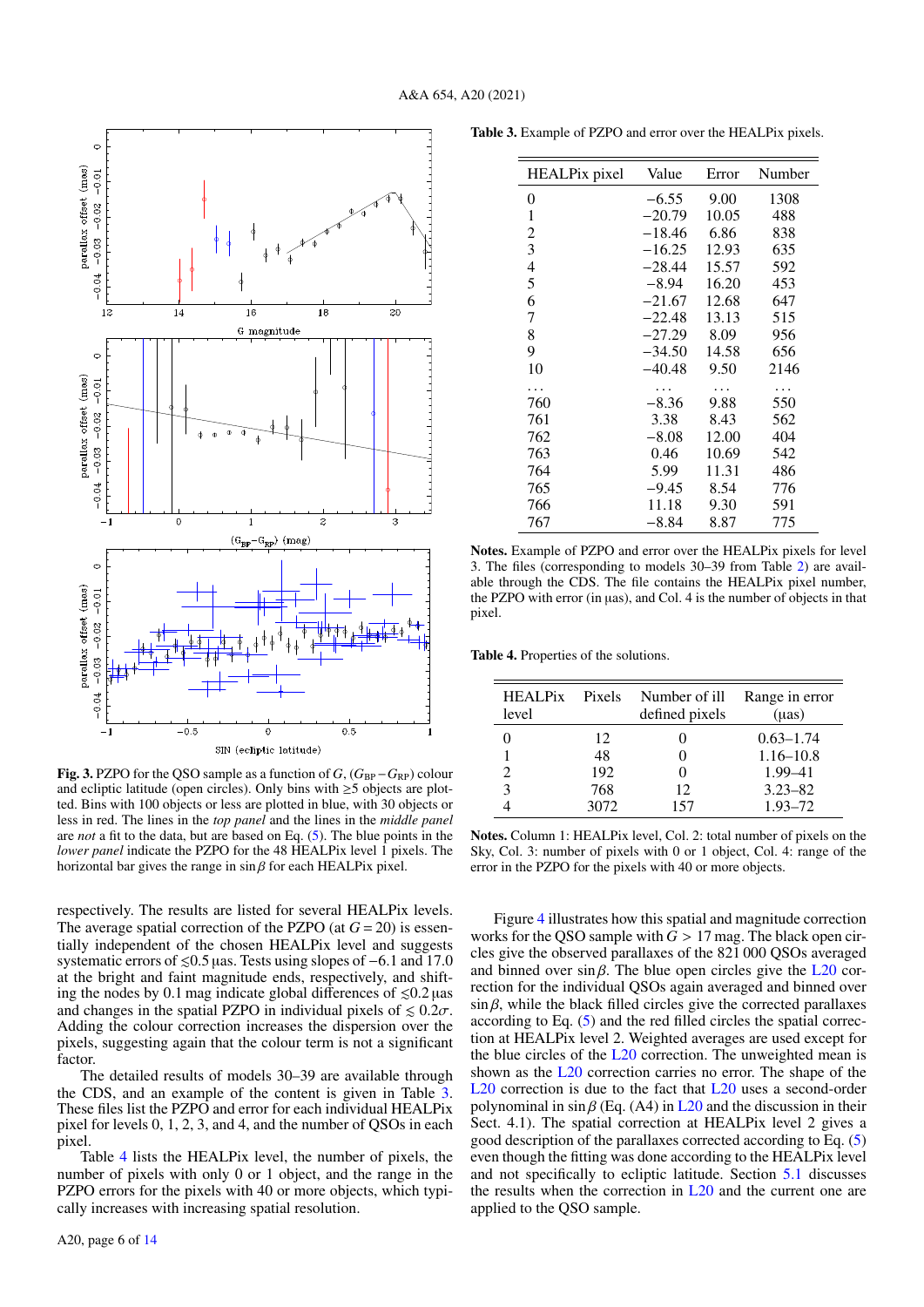

<span id="page-6-0"></span>Fig. 4. PZPO for the QSO sample with  $G > 17$  mag as a function of sin β. Black open circles represent the observed data (the weighted mean) to be compared to the blue open circles that represent the [L20](#page-12-19) correction (the unweighted mean as the [L20](#page-12-19) correction carries no error). The black filled circles represent the corrected parallax data (according to Eq.  $(5)$ ) to be compared to the red filled circles that represent the spatial correction at  $G = 20$  mag at HEALPix level 2 (both are weighted means, but the error in the red filled circles is too small to be visible).

## 4.2. Wide binaries

The top panel in Fig. [5](#page-6-1) shows a binned version of the parallax difference between the primary and secondary component as a function of primary *G* in the top panel. A similar diagram was shown in [Fabricius et al.](#page-12-33) [\(2021\)](#page-12-33) (their Fig. 22) Most striking is the sharp decrease in the parallax difference for faint magnitudes. This is due to selection effects in the [El-Badry et al.](#page-12-34) [\(2021\)](#page-12-34) sample. Readily visible in the bottom panel are the conditions  $\pi_p > 1$  and  $\pi_s > 1$  mas that were imposed (but there are others on the (relative) parallax accuracy; see their Sect. 2), and also very clear is the fact that for a given  $\pi_{p}$  there are many more objects with  $\pi_s < \pi_p$  than the inverse. Restricting the magnitudes to less than 19 mag seems to largely remove this asymmetric behaviour (top panel Fig. [6\)](#page-7-2) and also removes the unexpected tendency of the parallax difference as a function of magnitude (bottom panel).

It is now possible to iteratively study the PZPO based on WBs as a function of *G* magnitude. The first step is to correct the parallaxes according to Eq. [\(5\)](#page-4-1). As the *G* magnitude of the binary sample is limited to  $G = 19$  mag, this implies correcting the parallaxes of all objects with  $G > 17$  by +6.0  $\mu$ as mag<sup>-1</sup> . One can then plot the parallax difference against magnitude, only considering secondaries fainter than 17 mag. The top panel of Fig. [7](#page-7-3) shows the result. The PZPO is essentially independent of *G* at the faint end, and the weighted mean of the 11 bins fainter than 17.1 mag is  $1.6\pm0.6$  µas. In the range between ~13.3 and ∼17 mag, the PZPO can be well approximated by a linear behaviour as indicated by the black line. In a second step this offset can be applied as well in this magnitude range, and the PZPO can be determined using secondaries fainter than 13.3 mag. The consecutive panels in Fig. [7](#page-7-3) show how this procedure can be applied to brighter and brighter magnitudes. The bottom panel shows the final result. The weighted mean of the residuals is 0.05 <sup>µ</sup>as with an rms of 2.7 <sup>µ</sup>as (for *<sup>G</sup>* > 6), 4.3 <sup>µ</sup>as (for *<sup>G</sup>* > 5), and 13 µas (for  $5 < G < 6$  mag). The correction that was applied with the range of *G* magnitudes determined so that the correction is continuous in  $G$  is given by Eq.  $(7)$  and is shown as the black line in the bottom panel.

The bottom panel of Fig. [7](#page-7-3) also shows for comparison the correction by L<sub>20</sub> for  $v_{\text{eff}}$  = 1.55 (corresponding to  $(G_{BP}$  –  $G_{\rm RP}$ ) = 0.8 mag) and  $\beta = 0^{\circ}$  (small black circles), +60° (green),



<span id="page-6-1"></span>Fig. 5. *Top panel*: parallax difference between the primary and secondary components in wide binaries as a function of primary *G* magnitude. Bins with more than 1000 objects are plotted in blue. *Bottom panel*: parallax of the secondary binary component plotted against that of the primary. Objects with primary *G* magnitude larger than 5, 15, 17, 19, and 20 mag are plotted as black, red, green, dark blue, and light blue dots, respectively. About 590 000 binaries are plotted where both components pass the criteria on GOF and RUWE.

and  $-60^\circ$  (red circles). The behaviour for  $\beta = 0^\circ$  of the [L20](#page-12-19) correction is very similar in shape and amplitude to the correction rection is very similar in shape and amplitude to the correction derived here. There is an offset due to the fact that the [L20](#page-12-19) corrections are absolute while the corrections in Eq. [\(7\)](#page-6-2) are relative to the correction at  $G = 20$  of  $\approx -12.6$  µas (see Table [2\)](#page-4-0) which is indeed approximately the difference at the faint end. What is remarkable is that the [L20](#page-12-19) correction also depends in a particular way on ecliptic latitude. For bright magnitudes the [L20](#page-12-19) correction for  $-60^\circ$  lies above that for  $+60^\circ$ , while for *G*  $\geq 13$  mag the inverse is true. In addition, the dependence on  $\beta$  increases with brighter magnitudes.

<span id="page-6-2"></span>
$$
\Delta \pi = \begin{cases}\n+ 6.0 (G - 19.900) + 0.000 & 16.450 \le G < 19.900 \\
+ 1.78 (G - 13.265) - 26.372 & 13.218 \le G < 16.450 \\
- 40.2 (G - 12.755) - 7.823 & 12.761 \le G < 13.218 \\
- 8.064 & 12.243 \le G < 12.761 \\
+ 42.3 (G - 11.735) - 29.531 & 11.713 \le G < 12.243 \\
- 17.2 (G - 10.545) - 10.366 & 10.591 \le G < 11.713 \\
+ 1.26 (G - 6.295) - 16.579 & 6.162 \le G < 10.591 \\
+ 57.3 (G - 5.275) - 67.589 & 5.275 \le G < 6.162\n\end{cases}
$$
\n(7)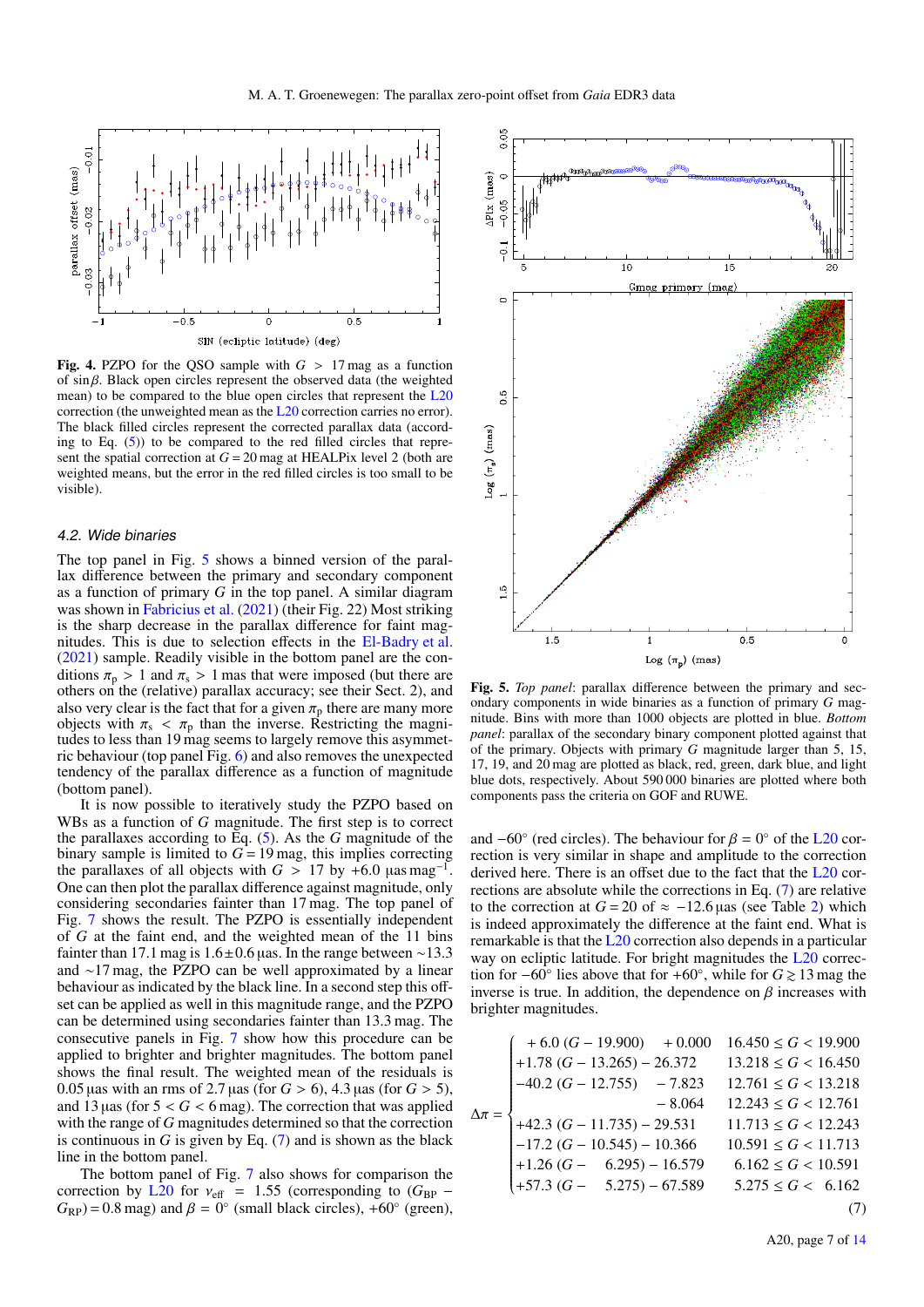

<span id="page-7-2"></span>Fig. 6. As in Fig. [5](#page-6-1) but for  $G_s$  restricted to <19.0 mag. After eliminating about 700 extreme outliers (those outside the two plotted lines in the top panel), a sample of about 480 000 objects remain. The *bottom panel* shows the parallax difference between primary and secondary component for that sample as a function of *G*p. We note the different range in the ordinate compared to Fig. [5.](#page-6-1)

In this parallax correction, a 1 µas systematic error is added in quadrature to a random error of 2.7 <sup>µ</sup>as for *<sup>G</sup>* > 6 and 13 <sup>µ</sup>as for  $G \leq 6$ .

# <span id="page-7-0"></span>**5. Application of the PZPO correction**

This section present a discussion of the results related to the application of the PZPO correction.

# <span id="page-7-1"></span>5.1. QSOs

The first application of the PZPO correction is to the QSO sample itself. We then compared the result to the effect of using the [L20](#page-12-19) correction. Table [5](#page-8-0) provides the L20 correction, and the spatial, magnitude, and total correction in the present work, as well as the offset after applying the [L20](#page-12-19) correction and the correction in the present work for the different HEALPix levels. The weighted mean and the error therein are quoted in all cases. As the [L20](#page-12-19) correction comes without an error, one has been assigned. This was chosen to be a constant such that the error in the weighted mean of the [L20](#page-12-19) and the correction in the present work (Cols. 2 and 5) are the same for HEALPix level 0 and is equal to 3.0 µas. This choice has no practical impact. The error in the weighted mean after applying the corrections (Cols. 6 and



<span id="page-7-3"></span>Fig. 7. As in Fig. [5](#page-6-1) but with parallaxes corrected according to Eq. [\(7\)](#page-6-2) in consecutive steps (see main text). The *bottom panel* shows the applied correction (Eq. [\(7\)](#page-6-2)) as the black line. The small black, red, and green circles represent the [L20](#page-12-19) correction for  $\beta = 0, -60$ , and +60°. There<br>is an offset as the L20 corrections are absolute, while the corrections is an offset as the [L20](#page-12-19) corrections are absolute, while the corrections applied to the WB sample are relative to the correction at  $G = 20$  mag.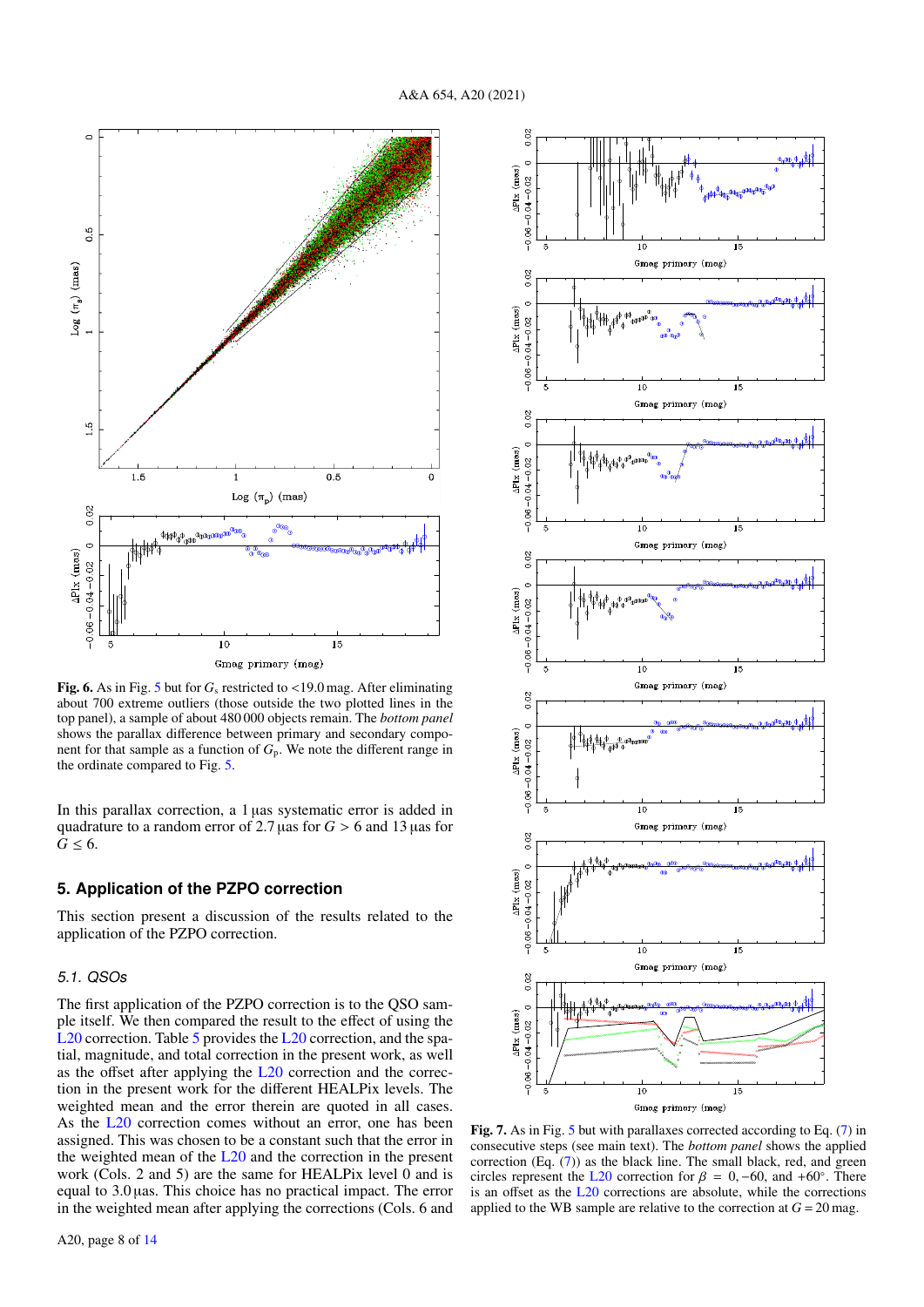Table 5. Parallax corrections for the QSO sample.

<span id="page-8-0"></span>

| <b>HEALPix</b><br>level | L20<br>correction<br>(uas) | PW spatial<br>correction<br>(µas) | PW magnitude<br>correction<br>$(\mu as)$ | PW total<br>correction<br>$(\mu as)$ | $\triangle$ (PZPO corrected<br>parallax, L20)<br>$(\mu as)$ | $\triangle$ (PZPO corrected<br>parallax, PW)<br>$(\mu as)$ |
|-------------------------|----------------------------|-----------------------------------|------------------------------------------|--------------------------------------|-------------------------------------------------------------|------------------------------------------------------------|
| $\Omega$                | $-17.11 \pm 0.0034$        | $-13.49 \pm 0.0010$               | $-5.04 \pm 0.0032$                       | $-18.66 \pm 0.0034$                  | $-0.502 \pm 0.295$                                          | $+0.008 \pm 0.295$                                         |
|                         | $-17.11 + 0.0034$          | $-13.25 \pm 0.0019$               | $-5.04 \pm 0.0032$                       | $-18.73 \pm 0.0038$                  | $-0.502 \pm 0.295$                                          | $+0.016 \pm 0.295$                                         |
| $\mathfrak{D}$          | $-17.11 \pm 0.0034$        | $-13.31 \pm 0.0036$               | $-5.04 \pm 0.0032$                       | $-18.70 \pm 0.0050$                  | $-0.502 \pm 0.295$                                          | $+0.002 \pm 0.295$                                         |
| 3                       | $-17.11 + 0.0034$          | $-13.38 \pm 0.0070$               | $-5.04 \pm 0.0032$                       | $-18.68 \pm 0.0079$                  | $-0.502 \pm 0.295$                                          | $-0.007 \pm 0.295$                                         |
| 4                       | $-17.11 \pm 0.0034$        | $-14.08 \pm 0.0104$               | $-5.04 \pm 0.0032$                       | $-19.16 \pm 0.0114$                  | $-0.502 \pm 0.295$                                          | $+0.005 \pm 0.296$                                         |

Notes. Column 1 gives the HEALPix level, Col. 2 gives the weighted mean and error of the [L20](#page-12-19) correction, Cols. 3–5 give the weighted mean and error for the spatial correction, the magnitude correction, and the total correction of the present work (PW), Cols. 6–7 give the weighted mean and error after applying the correction in  $L20$  and of the present work, respectively.



<span id="page-8-1"></span>Fig. 8. Residual in the observed parallax after applying the correction in the present work (in black open circles, offset by <sup>−</sup>0.004 units horizontally) and the correction used in [L20](#page-12-19) (in blue filled circles, offset by +0.004 units) versus  $\sin \beta$  for the QSO sample. Sixty bins have been used, and HEALPix level 2 has been used in the calculations.

7) is independent of this choice, and is almost the same for both types of corrections (∼0.3 µas), as this error is dominated by the error in the observed parallaxes.

The results in Table [5](#page-8-0) give the overall comparison for ∼821 000 QSOs in the sample, but as the main difference between the approach in [L20](#page-12-19) and in the present work is in the dependence of the correction on sky position this dependence is of interest. Figure [8](#page-8-1) shows the corrected parallax after applying the correction in the present work (in black) and the correction provided in  $L_{20}$  (in blue) using 60 bins in sin  $\beta$ . The black points tend to be closer to the line of zero offset and Table [6](#page-8-2) contains the details for the different HEALPix levels. The table lists the median over the bins and the scatter around the median (calculated as 1.4826·MAD), and shows that the scatter decreases with increasing spatial resolution when using the present correction. However, as shown in the following two sections, this is not the case in general. As the sample used to define the spatial correction is the same as the one to which it is applied there are no undefined spatial pixels being used. In general, increasing the spatial resolution (increasing the HEALPix level) will lead to an increasing number of stars being in spatial pixels that are undefined (insufficient number of QSOs), meaning that there is an optimal HEALPix level to be used.

## <span id="page-8-3"></span>5.2. Independent trigonometric parallaxes

In Sect. [3.3,](#page-3-2) a sample of 111 stars with independent trigonometric paralax data is introduced (Table 1) of which 57 pass the

<span id="page-8-2"></span>Table 6. Parallax corrections for the QSO sample when binned against ecliptic latitude.

| <b>HEALPix</b> | $\triangle$ (PZPO corrected | $\triangle$ (PZPO corrected |
|----------------|-----------------------------|-----------------------------|
| level          | parallax, L20)              | parallax, present work)     |
|                | $(\mu as)$                  | $(\mu as)$                  |
|                | $-0.82 \pm 2.75$            | $-0.086 \pm 3.06$           |
|                | $-0.82 \pm 2.75$            | $+0.078 \pm 2.50$           |
|                | $-0.82 \pm 2.75$            | $-0.080 \pm 2.09$           |
| 3              | $-0.82 \pm 2.75$            | $-0.166 \pm 1.80$           |
|                | $-0.82 \pm 2.75$            | $-0.090 \pm 1.59$           |

Notes. Column 1 gives the HEALPix level, Col. 2–3 give the median and 1.4826·MAD using the [L20](#page-12-19) correction and the present work, respectively.

selection on GOF and RUWE. Figure [9](#page-9-0) compares these parallaxes to the GEDR3 ones in the top panel, while the residuals are shown in the bottom panel.

Two stars are excluded from further analysis, VY Pyx and HD 285876. [Benedict et al.](#page-12-35) [\(2017\)](#page-12-35) mention that VY Pyx is an outlier, lying 1.19 mag away from the PL relation they derived. Adopting the *Gaia* parallax would shift this object 1.06 mag closer to the PL relation, thereby improving the agreement between them. Although [Benedict et al.](#page-12-35) [\(2017\)](#page-12-35) carefully analysed all steps in their procedure, it is likely that the FGS parallax is in error. For vA 645 (HD 285876) the difference between *Gaia* and FGS parallax is  $20\sigma$ , much larger than one can reasonably attribute to a statistical outlier.

Figure [10](#page-9-1) plots the residuals against *G* magnitude,  $(G_{BP}$  –  $G_{RP}$ ) colour and sin  $\beta$ . Although these are the objects with the best independent trigonometric parallaxes the error bars on the differential parallax are dominated by the error in the external parallax and the range in the ordinate (∼4 mas) is much larger than when comparing GEDR3 parallaxes among themselves, where differences in parallax due to sky position, magnitude, and colour are of the order of 100 times smaller (∼0.04 mas, e.g., Figs. [3](#page-5-0) or [7\)](#page-7-3). This is probably the reason that no trends are obvious.

Table [7](#page-10-0) gives the median and weighted mean (with error bar) of the difference between the observed and the independent trigonometric parallax. The first five entries are for the entire sample, applying increasingly stricter selection criteria. The last two entries are specifically for the CCs, Type-II cepheids (T2Cs) and RRL stars in the sample. These objects are of special interest to the distance scale, and they are all radially pulsating stars of similar magnitude ( $7 \le G \le 10$ ) and colour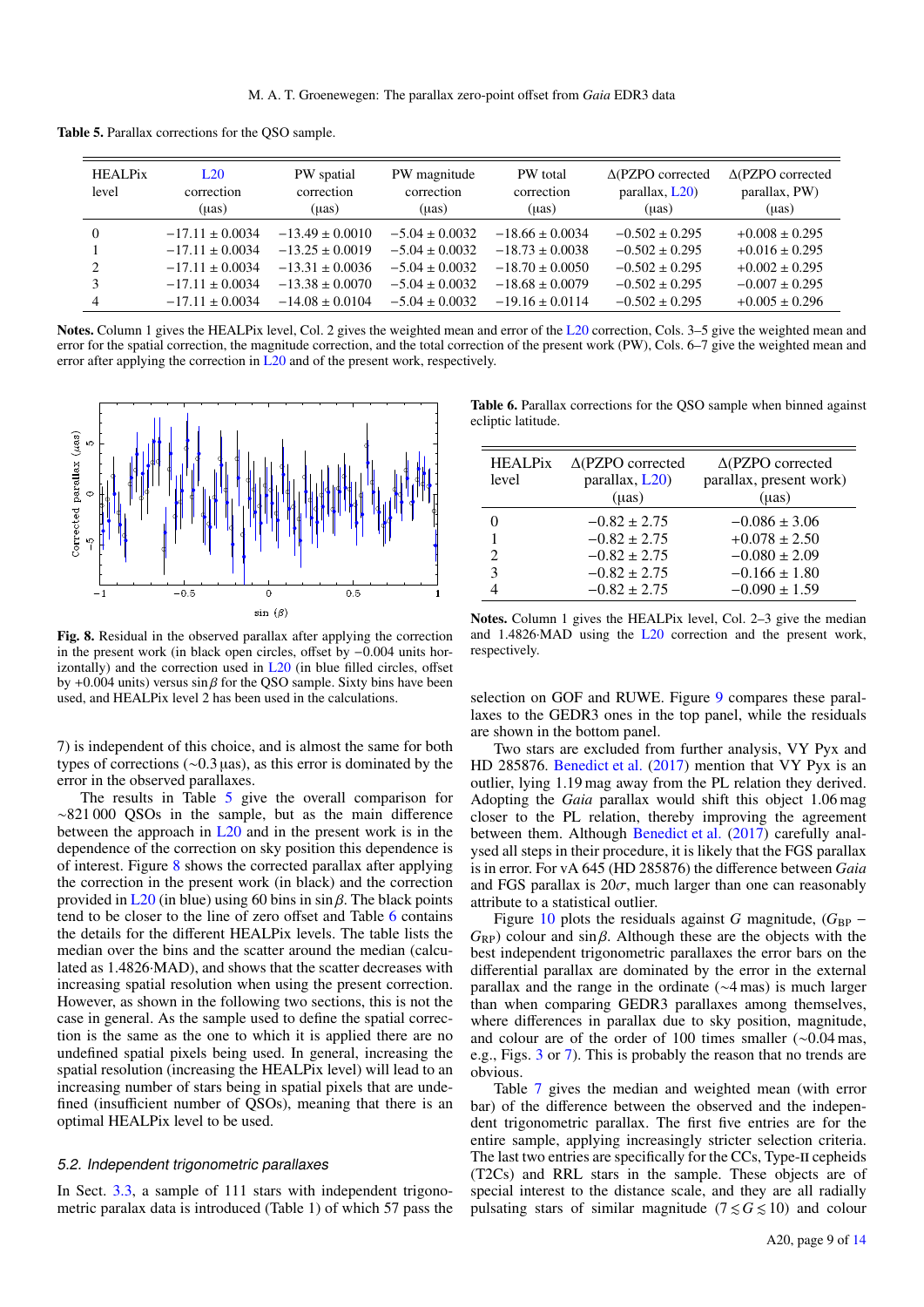

<span id="page-9-0"></span>Fig. 9. Independent trigonometric parallax plotted against GEDR3 parallax. The *bottom panel* displays the residual, where the error bar in the ordinate combines the error in the *Gaia* and the independent parallax in quadrature. Two stars where the residual is more than ten times the combined error bar are plotted as open triangles.

 $(0.5 \leq (G_{BP} - G_{RP}) \leq 2.3$  mag). [A](#page-13-1)ppendix A gives some more details on this subsample.

Table [8](#page-10-1) provides the spatial, magnitude, and total correction, as well as the offset between the corrected GEDR3 and independent trigonometric parallaxes. This is done for three representative samples, and for the different HEALPix levels. Ideally, the weighted mean of the difference between the corrected GEDR3 parallax and the independent trigonometric parallax (Col. 5) should be zero within the error bars, and this is indeed the case. However, some trends are observed. For the larger HEALPix levels, an increasing number of stars are missing and this results in a marked increase in the scatter. On the other hand, the best mapping of the spatial variations should be favoured. For the samples discussed here, this would imply using the results for HEALPix level 2. However, this choice will depend on the properties of the external sample (number of stars, distribution on the sky, accuracy of the external parallaxes).

#### <span id="page-9-3"></span>5.3. Classical cepheids

The sample of Galactic CCs of [Riess et al.](#page-12-20) [\(2021\)](#page-12-20) was studied in a second application of the spatial and magnitude corrections derived in the present paper. These authors discuss a sample of 75 CCs with HST photometry which is used to calibrate the extragalactic distance scale along the lines outlined in earlier works [\(Riess et al.](#page-12-41) [2016,](#page-12-41) [2018b,](#page-12-2) [2019\)](#page-12-42). They correct the GEDR3 parallaxes using the [L20](#page-12-19) formalism and fit the slope, zero point, and metallicity dependence of the PL relation as



<span id="page-9-1"></span>Fig. 10. Difference between the independent trigonometric parallax and the GEDR3 parallax plotted against *G*,  $(G_{BP} - G_{RP})$  colour, and sin  $\beta$ . The two outliers mentioned in Fig. [9](#page-9-0) have been removed.

well as a constant offset between the photometric parallaxes and the corrected GEDR3 values. Fits where some of these parameters are fixed are also presented. In their analysis they increased the GEDR3 parallax uncertainties by 10%, which is not done here. One important conclusion in the present context is that [Riess et al.](#page-12-20) [\(2021\)](#page-12-20) find that the [L20](#page-12-19) procedure over-corrects the PZPO by  $14 \pm 6$  µas.

Table [9](#page-10-2) contains the result of the calculations for two samples. The first is the sample of 66 stars retained by [Riess et al.](#page-12-20) [\(2021\)](#page-12-20). This is the full sample of 75 stars minus 9 stars excluded in their best-fit analysis. Six were excluded because their GOF > 12.5 (SV Per, RW Cam, U Aql, DL Cas, SY Nor, RX Cam), one, CY Aur, because it is an outlier in the [L20](#page-12-19) correction, and S Vul and SV Vul which are marginal outliers of the PL relation<sup>[3](#page-9-2)</sup>. The second sample is the 54 stars that remain after applying the criteria on GOF and RUWE used in this paper.

<span id="page-9-2"></span><sup>3</sup> It was confirmed (Riess 2021, priv. comm.) that two corrections are necessary in Table 1 of [Riess et al.](#page-12-20) [\(2021\)](#page-12-20) to match their analysis; Z Sct is missing there but is available in Table 1 of [Riess et al.](#page-12-2) [2018b,](#page-12-2) and the high GOF flag on AD Pup (GOF = 12.48) should instead appear on RX  $Cam (GOF = 28.7).$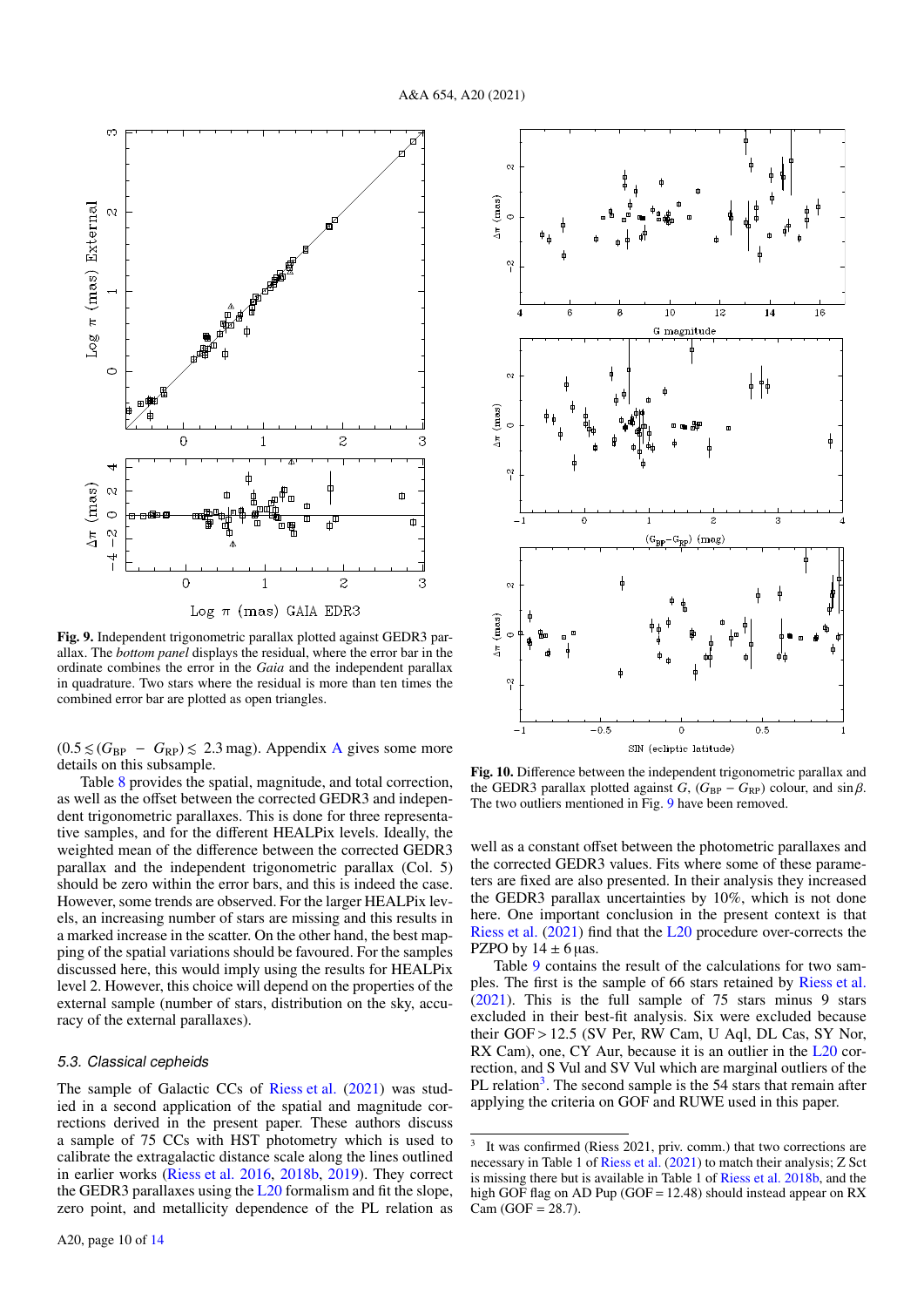| <b>Table 7.</b> PZPOs for the sample with independent trigonometric parallaxes. |  |
|---------------------------------------------------------------------------------|--|
|---------------------------------------------------------------------------------|--|

<span id="page-10-0"></span>

| Median<br>$(\mu as)$ | Weighted mean and error<br>(µas) | N  | Description                                                                        |
|----------------------|----------------------------------|----|------------------------------------------------------------------------------------|
| $-39$                | $-35 + 14$                       | 57 | All that pass the GOF/RUWE selection                                               |
| $-39$                | $-45 \pm 14$                     | 55 | Excluding VY Pyx and vA 645 ( $10\sigma$ outliers)                                 |
| $-45$                | $-71 \pm 14$                     | 53 | Excluding $8\sigma$ outliers                                                       |
| $-39$                | $-36 \pm 14$                     | 46 | Excluding $6\sigma$ outliers                                                       |
| $-39$                | $-39 \pm 14$                     | 39 | Excluding $6\sigma$ outliers, $\sigma_{\pi}$ < 0.4 mas                             |
| $-33$                | $-31 \pm 16$                     | 15 | All CCs, T2Cs, RRL that pass the GOF/RUWE selection (and excluding VY Pyx as well) |
| $-33$                | $-29 \pm 16$                     | 13 | As above, excluding Polaris B and FF Aql as well                                   |

Notes. Columns 1 and 2 list the median and weighted mean offset between the GEDR3 parallax and the independent trigonometric parallax for the sample discussed in Sects. [3.3](#page-3-2) and [5.2.](#page-8-3) Column 3 lists the number of stars, and Col. 4 gives a description of the selection criteria.

<span id="page-10-1"></span>Table 8. Parallax corrections for the sample with independent trigonometric parallaxes.

| <b>HEALPix</b><br>level | Spatial correction<br>$(\mu as)$ | Magnitude correction<br>$(\mu as)$            | Total correction<br>$(\mu as)$ | $\Delta$ (PZPO corrected parallax)<br>$(\mu as)$                                                      | N  |
|-------------------------|----------------------------------|-----------------------------------------------|--------------------------------|-------------------------------------------------------------------------------------------------------|----|
|                         |                                  | Sample: 55 stars that pass GOF/RUWE selection |                                |                                                                                                       |    |
| $\mathbf{0}$            | $-13.18 \pm 0.14$                | $-17.47 \pm 0.40$                             | $-30.10 \pm 0.44$              | $-11.17 \pm 13.88$                                                                                    | 54 |
| 1                       | $-14.67 \pm 0.29$                | $-17.47 \pm 0.40$                             | $-32.11 \pm 0.53$              | $-13.03 \pm 13.93$                                                                                    | 54 |
| $\overline{2}$          | $-13.60 \pm 0.58$                | $-17.47 \pm 0.40$                             | $-32.07 \pm 0.78$              | $-7.69 \pm 14.16$                                                                                     | 54 |
| 3                       | $-10.72 \pm 1.12$                | $-17.58 \pm 0.41$                             | $-30.35 \pm 1.26$              | $+2.46 \pm 18.63$                                                                                     | 53 |
| 4                       | $-16.11 \pm 1.46$                | $-18.07 \pm 0.44$                             | $-35.74 \pm 1.65$              | $+2.40 \pm 23.03$                                                                                     | 45 |
|                         |                                  |                                               |                                | Sample: 39 stars that pass GOF/RUWE selection, excluding $6\sigma$ outliers, $\sigma_{\pi}$ < 0.4 mas |    |
| $\mathbf{0}$            | $-13.67 \pm 0.19$                | $-16.68 \pm 0.48$                             | $-29.50 \pm 0.53$              | $-4.86 \pm 14.50$                                                                                     | 38 |
| 1                       | $-14.94 \pm 0.37$                | $-16.68 \pm 0.48$                             | $-31.55 \pm 0.65$              | $-6.85 \pm 14.55$                                                                                     | 38 |
| $\overline{c}$          | $-13.98 \pm 0.75$                | $-16.68 \pm 0.48$                             | $-31.95 \pm 0.99$              | $-2.16 \pm 14.81$                                                                                     | 38 |
| 3                       | $-12.58 \pm 1.53$                | $-16.81 \pm 0.49$                             | $-31.56 \pm 1.70$              | $+13.81 \pm 20.16$                                                                                    | 37 |
| 4                       | $-25.05 \pm 1.94$                | $-17.58 \pm 0.54$                             | $-43.10 \pm 2.24$              | $-4.42 \pm 25.71$                                                                                     | 30 |
|                         |                                  |                                               | Sample: 13 CCs, T2Cs, RRL      |                                                                                                       |    |
| $\mathbf{0}$            | $-13.91 \pm 0.35$                | $-13.47 \pm 0.80$                             | $-26.72 \pm 0.88$              | $-6.75 \pm 15.91$                                                                                     | 13 |
| $\mathbf{1}$            | $-14.49 \pm 0.70$                | $-13.47 \pm 0.80$                             | $-27.49 \pm 1.12$              | $-2.87 \pm 15.97$                                                                                     | 13 |
| $\overline{c}$          | $-14.31 \pm 1.41$                | $-13.47 \pm 0.80$                             | $-28.13 \pm 1.85$              | $+3.92 \pm 16.30$                                                                                     | 13 |
| 3                       | $-10.48 \pm 3.19$                | $-13.47 \pm 0.80$                             | $-24.47 \pm 3.56$              | $+2.70 \pm 23.70$                                                                                     | 13 |
| 4                       | $-7.38 \pm 5.54$                 | $-12.95 \pm 1.01$                             | $-20.13 \pm 5.79$              | $+16.91 \pm 32.86$                                                                                    | 8  |

Notes. Column 1 gives the HEALPix level considered (defining the spatial correction term), Cols. 2–5 give the weighted mean and error for the spatial correction, the magnitude correction, the total correction, and the offset between the corrected GEDR3 parallax and the external parallax. Column 6 gives the number of stars. The samples refer to those defined in Table [7.](#page-10-0)

Table 9. Parallax corrections for samples of Galactic CCs.

<span id="page-10-2"></span>

| <b>HEALPix</b><br>level | $\Delta$ (uncorrected<br>parallax)<br>$(\mu as)$ | L20<br>correction<br>$(\mu as)$ | PW spatial<br>correction<br>$(\mu as)$ | PW magnitude<br>correction<br>$(\mu as)$                    | PW total<br>correction<br>$(\mu as)$ | $\triangle$ (PZPO corrected<br>parallax, PW)<br>$(\mu as)$ | N  | Remarks                                |
|-------------------------|--------------------------------------------------|---------------------------------|----------------------------------------|-------------------------------------------------------------|--------------------------------------|------------------------------------------------------------|----|----------------------------------------|
|                         |                                                  |                                 |                                        | 66 CCs following Riess et al. (2021)                        |                                      |                                                            |    |                                        |
| $\Omega$                | $-6.36 \pm 2.83$                                 | $-22.1 \pm 1.23$                | $-14.10 \pm 0.17$                      | $-14.55 \pm 0.35$                                           | $-27.82 \pm 0.39$                    | $+22.0 \pm 2.87$                                           | 66 |                                        |
|                         |                                                  |                                 | $-14.13 \pm 0.38$                      | $-14.55 \pm 0.35$                                           | $-27.57 \pm 0.55$                    | $+20.3 \pm 2.90$                                           | 66 |                                        |
| $\overline{c}$          |                                                  |                                 | $-14.43 \pm 1.25$                      | $-14.55 \pm 0.35$                                           | $-28.94 \pm 1.31$                    | $+25.1 \pm 3.26$                                           | 66 |                                        |
| 3                       |                                                  |                                 | $-10.43 \pm 4.12$                      | $-14.57 \pm 0.36$                                           | $-25.34 \pm 4.17$                    | $+17.4 \pm 6.73$                                           | 63 |                                        |
| 4                       |                                                  |                                 | $-8.58 \pm 8.57$                       | $-14.67 \pm 0.47$                                           | $-23.90 \pm 8.64$                    | $+24.7 \pm 11.5$                                           | 38 |                                        |
| $\mathfrak{D}$          | $-20.5 \pm 2.83$                                 |                                 | $-14.43 \pm 1.25$                      | $-14.55 \pm 0.35$                                           | $-28.94 \pm 1.31$                    | $+10.4 \pm 3.26$                                           | 66 | $\pi_{\text{phot}} \cdot 1.0325^{(a)}$ |
|                         |                                                  |                                 |                                        | 54 CCs following the GOF/RUWE selection in the present work |                                      |                                                            |    |                                        |
| $\Omega$                | $-7.66 \pm 3.04$                                 | $-22.0 \pm 1.36$                | $-13.66 \pm 0.19$                      | $-14.54 \pm 0.39$                                           | $-27.39 \pm 0.44$                    | $+20.4 \pm 3.08$                                           | 54 |                                        |
|                         |                                                  |                                 | $-13.51 \pm 0.42$                      | $-14.54 \pm 0.39$                                           | $-27.15 \pm 0.60$                    | $+18.5 \pm 3.12$                                           | 54 |                                        |
| $\overline{c}$          |                                                  |                                 | $-13.57 \pm 1.41$                      | $-14.54 \pm 0.39$                                           | $-28.04 \pm 1.47$                    | $+22.2 \pm 3.53$                                           | 54 |                                        |
| 3                       |                                                  |                                 | $-8.05 \pm 4.66$                       | $-14.57 \pm 0.40$                                           | $-22.70 \pm 4.73$                    | $+13.4 \pm 7.62$                                           | 51 |                                        |
|                         |                                                  |                                 | $-6.94 \pm 9.24$                       | $-14.82 \pm 0.55$                                           | $-22.35 \pm 9.32$                    | $+22.7 \pm 12.7$                                           | 27 |                                        |
|                         | $-29.2 \pm 3.05$                                 |                                 | $-13.57 \pm 1.41$                      | $-14.54 \pm 0.39$                                           | $-29.22 \pm 3.05$                    | $+0.00 \pm 3.53$                                           | 54 | $\pi_{phot} \cdot 1.0505$              |

Notes. Column 1 gives the HEALPix level considered (defining the spatial correction term), Col. 2 gives the weighted mean and error of the offset between the observed GEDR3 parallax and the photometric parallax, Col. 3 gives the weighted mean and error of the [L20](#page-12-19) correction, Cols. 4–7 give the weighted mean and error for the spatial correction, the magnitude correction, the total correction, and the offset between the corrected GEDR3 parallax in the present work (PW) and the photometric parallax. Column 8 gives the number of stars. The sample sizes of 66 and 54 stars are explained in Sect. [5.3.](#page-9-3) <sup>(a)</sup>This model results in a ∆(PZPO corrected parallax) of 0.00 ± 2.93 µas when using the [L20](#page-12-19) correction.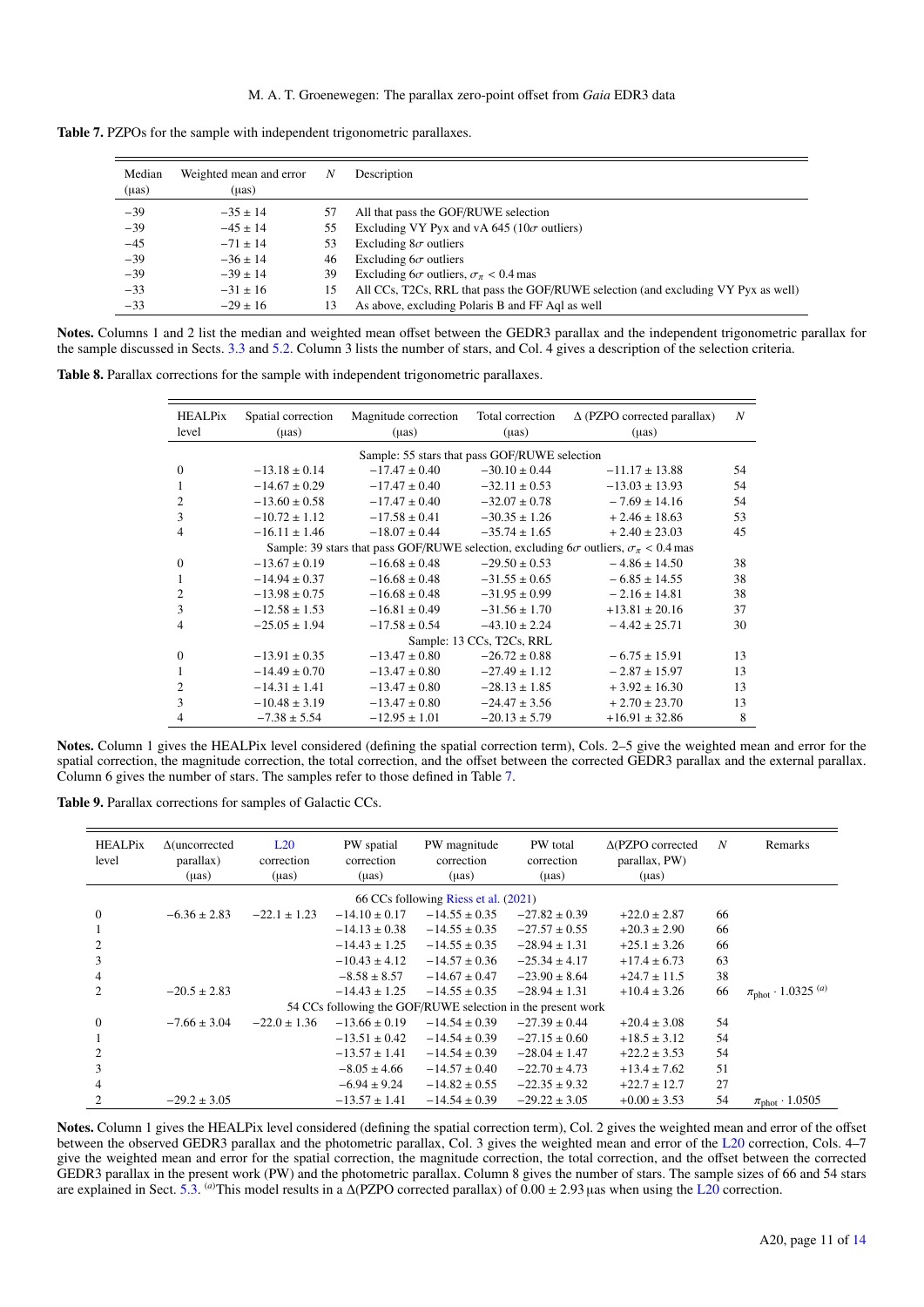

<span id="page-11-0"></span>Fig. 11. *Top panel*: PZPO correction by [L20](#page-12-19) for the sample of 66 CCs analysed by [Riess et al.](#page-12-20) [\(2021\)](#page-12-20) (cf. their Fig. 2). The colours represent different ranges in *G*: black (*G*  $\le$  7), red ( $7 <$  *G*  $\le$  8.5), green (8.5 <  $G \leq 9.0$ , and blue ( $9 < G \leq 11.5$ ). *Bottom panel*: correction proposed here for the stricter selected sample of 54 stars at HEALPix level 2.

The reference parallax is the photometric parallax (with error) from Table 1 in [Riess et al.](#page-12-20) [\(2021\)](#page-12-20) which was derived from the HST photometry, the pulsation period, and the PL relation from [Riess et al.](#page-12-41) [\(2016,](#page-12-41) [2019\)](#page-12-42).

Column 2 of Table [9](#page-10-2) gives the weighted mean offset between the observed GEDR3 parallax and the photometric parallax. It is unusually large  $(-6.4 \text{ to } -7.7 \text{ }\mu\text{as}, \text{ see below})$ . Column 3 lists the weighted mean of the [L20](#page-12-19) correction, and the upper panel of Fig. [11](#page-11-0) shows the dependence on  $\beta$ . A similar diagram was shown for the 75 CCs in [Riess et al.](#page-12-20) [\(2021\)](#page-12-20). What is striking is the close to parabolic shape of the correction which is built into in the [L20](#page-12-19) approach. The other columns show the weighted mean of the spatial, magnitude, and total correction, the offset between the corrected GEDR3 parallax and the photometric parallax, and the number of objects. If the GEDR3 parallaxes are corrected by the [L20](#page-12-19) formalism (on a star-by-star basis) the weighted mean offset with the photometric parallax becomes  $+14.3 \pm 2.9$  µas, consistent with [Riess et al.](#page-12-20) [\(2021\)](#page-12-20), and indicates an overcorrection by the [L20](#page-12-19) formalism. By increasing the photometric parallaxes by ∼3.3% one can obtain a weighted mean offset between the [L20](#page-12-19) corrected and photometric parallax consistent with zero  $(0.00 \pm 2.93 \,\text{uas})$ . Such an increase is consistent with the result reported in the last entry of Table 2 in [Riess et al.](#page-12-20) [\(2021\)](#page-12-20) where the authors forced a fit without additional PZPO to determine the zero point of the PL relation. The value reported there  $(-5.865 \pm 0.013)$  is consistent with the finding here that implies a zero point of <sup>−</sup>5.<sup>93</sup> <sup>+</sup> 5 log 1.<sup>0325</sup> <sup>=</sup> <sup>−</sup>5.861.

The second block in Table [9](#page-10-2) shows similar results for the smaller sample that fulfils the criteria on GOF and RUWE imposed here. The bottom panel of Fig. [11](#page-11-0) shows that there is no dependence of the total correction (with error bar) proposed in the present paper on  $\beta$ . It is remarked that the error in the average total correction (Col. 6) is similar to or smaller than the average [L20](#page-12-19) correction (Col. 3) for HEALPix levels 0, 1, and 2.

Adopting the standard photometric parallax leads to overcorrection of ∼20 µas. Increasing the photometric parallax by a factor 1.0505±0.0080 (implying a PL zero point of <sup>−</sup>5.823±0.016, and  $H_0 = 76.2 \pm 1.3 \text{ km s}^{-1} \text{ Mpc}^{-1}$  will lead to a weighted mean offset between the corrected GEDR3 and the photometmean offset between the corrected GEDR3 and the photometric parallax consistent with zero. It also implies a weighted mean offset of the observed GEDR3 and the photometric parallax of  $-29 \pm 3$  µas, which is very similar to other bright  $(G \le 10-11$  mag) samples: for example, the stars with external trigonometric parallaxes and the subsample of pulsating stars  $(-39 \pm 14$ , respectively,  $-29 \pm 16$  µas from Table [7\)](#page-10-0) or the sample of EBs (−37 ± 20 µas, [Stassun & Torres](#page-12-23) [2021\)](#page-12-23) or WUMatype EBs (−28.6±0.<sup>6</sup> <sup>µ</sup>as for the 5-parameter solution, [Ren et al.](#page-12-43) [2021\)](#page-12-43).

## **6. Discussion and summary**

The presence of a parallax zero-point offset that was identified in GDR2 received a lot of attention. The [L20](#page-12-19) paper analysing the new GEDR3 data offers a lot of insight into the issue and they present a Python script to calculate the correction based on  $G$ ,  $\beta$ , and the pseudocolour or  $v_{\text{eff}}$  (depending on the astrometric\_params\_solved parameter).

On the other hand,  $L20$  note that 'the results should ... in no way be regarded as definitive', and that 'alternative routes [should be] explored towards getting a better handle on the systematics in *Gaia* data'. The present paper should be viewed in this light. An alternative procedure to the one in [L20](#page-12-19) is proposed which is offered to the community for further scrutiny.

The two approaches are similar in that both use samples of QSOs and wide binaries (albeit selected in different ways). The main differences of the approch outlined here to that used in  $L20$  are that here, (1) there is no separation between fiveand six-parameter solutions, (2) the colour dependence uses the  $(G_{BP} - G_{RP})$  colour rather than pseudocolour or  $v_{eff}$ , (3) the dependence on sky position and magnitude are separated, and are treated as additive terms, and that (4) the present approach gives a correction including an error estimate.

It is shown that the PZPO shows a more complicated behaviour than only on the ecliptic latitude (Fig. [3,](#page-5-0) also see [Huang et al.](#page-12-24) [2021\)](#page-12-24). [L20](#page-12-19) argue that such a dependence is theoretically expected and related to the scanning law but this would not explain the different behaviour at bright (Fig. [11;](#page-11-0) a range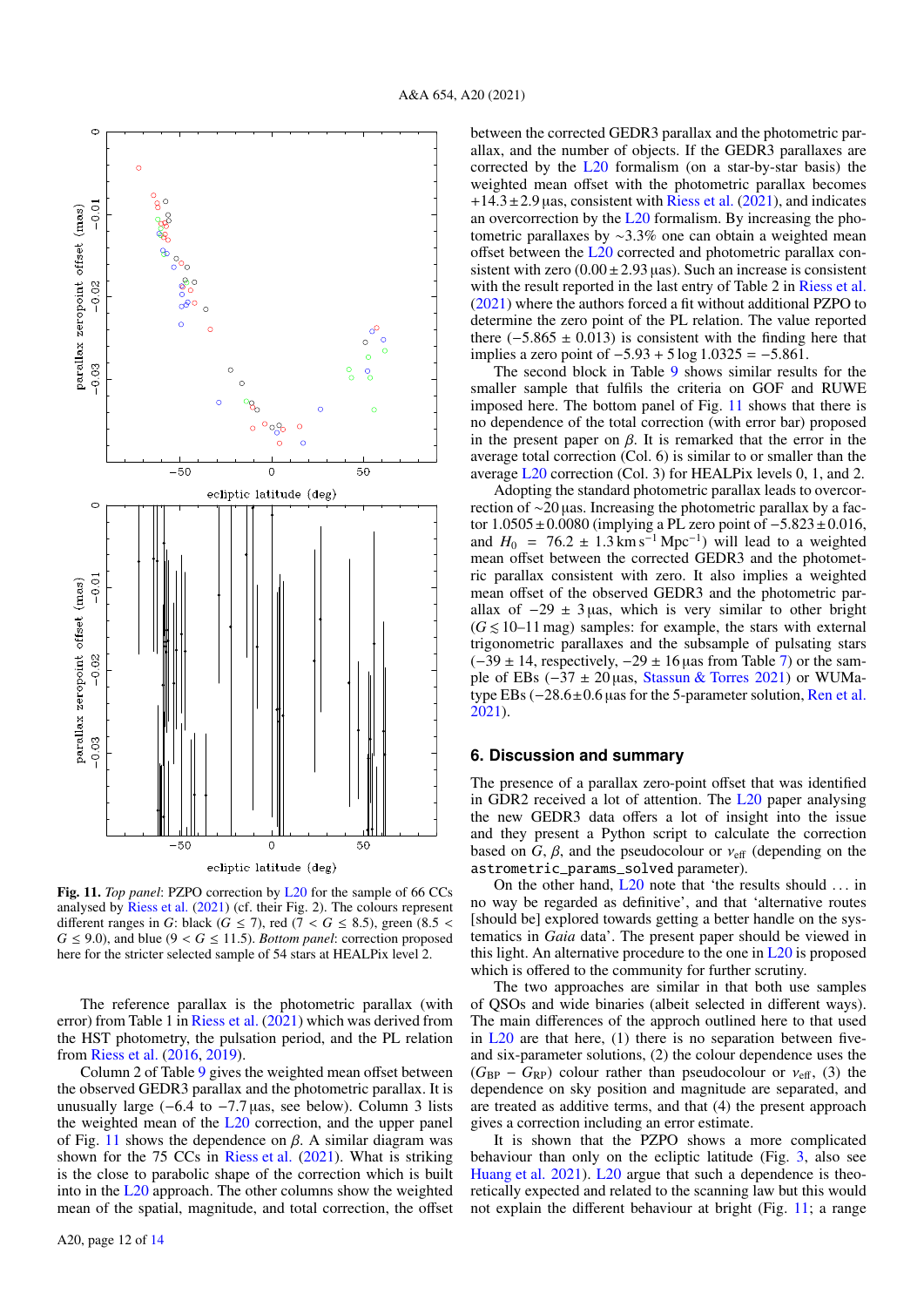of ∼35 µas with the largest correction around  $\beta \sim 5^{\circ}$ ) and faint magnitudes (Fig. 4: a range of ∼20 µas with a slow increase with magnitudes (Fig. [4;](#page-6-0) a range of ∼20 µas with a slow increase with  $\beta$ ) in the [L20](#page-12-19) recipe.

Here, a practical approach is taken to calculate the PZPO over the sky using the HEALPix formalism. Using the dependence of the PZPO on  $G$ , a spatial PZPO at  $G = 20$  mag is determined for several HEALPix levels based on the QSO sample for  $G > 17$  mag. A large sample of WBs with very low chance alignments is used to derive the magnitude dependence of the PZPO for magnitudes <19 mag. The range of 17−19 mag is used to connect the QSO to the WB sample.

The [L20](#page-12-19) recipe does not provide an error on the correction. It is shown here that error on the PZPO is dominated by the error on the spatial correction, and that it can be substantial (up to several tens of  $\mu$ as depending on sky position). Increasing the sample of QSOs, especially in the direction of the Galactic plane,

will help in reducing the statistical error but only as  $1/\sqrt{N}$ .<br>The recipes provided here cannot be easily transformed The recipes provided here cannot be easily transformed into a simple script. This may be seen as a disadvantage, but on the other hand, it requires the user to make informed choices. The procedure to be followed is outlined below:

- Obtain the source\_id, *G* magnitude, parallax and error, and  $(G_{BP} - G_{RP})$  colour from GEDR3 for your source(s).
- Get the pixel number in the HEALPix scheme from the source\_id following footnote [2](#page-2-0) for levels 0, 1, 2, 3, and 4.
- Use the results from models 30–34 available from the CDS to obtain the spatial correction and error at  $G = 20$  for the various HEALPix levels.
- For  $G > 19.9$  mag apply Eq. [\(5\)](#page-4-1), otherwise apply Eq. [\(7\)](#page-6-2). The error in this correction is a 1 µas systematic error to be added in quadrature to a random error of 2.7 µas for  $G > 6$ and 13 µas for  $G \leq 6$ .
- If a colour term is to be included use the results from models 35–39, and additionally apply Eq. [\(6\)](#page-4-2). This colour term is derived for the QSOs sample ( $G \ge 17$  mag,  $0.2 \le (G_{BP} G_{RP}$ )  $\leq$  1.6 mag) and is untested outside this range.
- Add the spatial and magnitude (+colour) correction, and add the errors in quadrature. Subtract the total from the observed parallax to obtain the corrected parallax, that is, an estimate of the true parallax  $(Eq. (1))$  $(Eq. (1))$  $(Eq. (1))$ . Also in this last step the errors should be added in quadrature.

Following the examples described in Sect. [5,](#page-7-0) it is recommended to follow this procedure for all available HEALPix levels and then choose the highest level that does not compromise the S/N.

*Acknowledgements.* This work has made use of data from the European Space Agency (ESA) mission *Gaia* (<https://www.cosmos.esa.int/gaia>), processed by the *Gaia* Data Processing and Analysis Consortium (DPAC, [https:](https://www.cosmos.esa.int/web/gaia/dpac/consortium) [//www.cosmos.esa.int/web/gaia/dpac/consortium](https://www.cosmos.esa.int/web/gaia/dpac/consortium)). Funding for the DPAC has been provided by national institutions, in particular the institutions participating in the *Gaia* Multilateral Agreement. This research has made use of the SIMBAD database, the VizieR catalogue access tool and the cross-match service provided by CDS, Strasbourg. Thanks to Francois-Xavier Pineau for explaining the best use of the cross-match service. Some of the results in this paper have been derived using the healpy and HEALPix package. I would like to thank Drs. Kareen El-Badry and Valentin Ivanov for discussions on wide binaries and quasar catalogues, respectively, and the referee for a careful reading of the manuscript and helpful suggestions.

## **References**

- <span id="page-12-44"></span>Anderson, R. I. 2018, [A&A, 611, L7](http://linker.aanda.org/10.1051/0004-6361/202140862/1)
- <span id="page-12-35"></span>Benedict, G. F., McArthur, B. E., Nelan, E. P., & Harrison, T. E. 2017, [PASP,](http://linker.aanda.org/10.1051/0004-6361/202140862/2) [129, 012001](http://linker.aanda.org/10.1051/0004-6361/202140862/2)
- <span id="page-12-22"></span>Bhardwaj, A., Rejkuba, M., de Grijs, R., et al. 2021, [ApJ, 909, 200](http://linker.aanda.org/10.1051/0004-6361/202140862/3)
- <span id="page-12-37"></span>Bond, H. E., Nelan, E. P., Remage Evans, N., Schaefer, G. H., & Harmer, D. 2018, [ApJ, 853, 55](http://linker.aanda.org/10.1051/0004-6361/202140862/4)
- <span id="page-12-39"></span>Casertano, S., Riess, A. G., Anderson, J., et al. 2016, [ApJ, 825, 11](http://linker.aanda.org/10.1051/0004-6361/202140862/5)
- <span id="page-12-16"></span>Chan, V. C., & Bovy, J. 2020, [MNRAS, 493, 4367](http://linker.aanda.org/10.1051/0004-6361/202140862/6)
- <span id="page-12-6"></span>Clementini, G., Ripepi, V., Molinaro, R., et al. 2019, [A&A, 622, A60](http://linker.aanda.org/10.1051/0004-6361/202140862/7)
- <span id="page-12-34"></span>El-Badry, K., Rix, H. W., & Heintz, T. M. 2021, [MNRAS, 506, 2269](http://linker.aanda.org/10.1051/0004-6361/202140862/8)
- <span id="page-12-33"></span>Fabricius, C., Luri, X., Arenou, F., et al. 2021, [A&A, 649, A5](http://linker.aanda.org/10.1051/0004-6361/202140862/9)
- <span id="page-12-30"></span>Flesch, E. W. 2019, ArXiv e-prints [arXiv:[1912.05614](https://arxiv.org/abs/1912.05614)]
- <span id="page-12-0"></span>Gaia Collaboration (Prusti, T., et al.) 2016, [A&A, 595, A1](http://linker.aanda.org/10.1051/0004-6361/202140862/11)
- <span id="page-12-1"></span>Gaia Collaboration (Brown, A. G. A., et al.) 2018, [A&A, 616, A1](http://linker.aanda.org/10.1051/0004-6361/202140862/12)
- <span id="page-12-17"></span>Gaia Collaboration (Brown, A. G. A., et al.) 2021a, [A&A, 649, A1](http://linker.aanda.org/10.1051/0004-6361/202140862/13)
- <span id="page-12-29"></span>Gaia Collaboration (Klioner, S. A., et al.) 2021b, [A&A, 649, A9](http://linker.aanda.org/10.1051/0004-6361/202140862/14)
- <span id="page-12-26"></span>Górski, K. M., Hivon, E., Banday, A. J., et al. 2005, [ApJ, 622, 759](http://linker.aanda.org/10.1051/0004-6361/202140862/15)
- <span id="page-12-10"></span>Graczyk, D., Pietrzyński, G., Gieren, W., et al. 2019, [ApJ, 872, 85](http://linker.aanda.org/10.1051/0004-6361/202140862/16)
- <span id="page-12-4"></span>Groenewegen, M. A. T. 2018, [A&A, 619, A8](http://linker.aanda.org/10.1051/0004-6361/202140862/17)
- <span id="page-12-25"></span>Huang, Y., Schönrich, R., Zhang, H., et al. 2020, [ApJS, 249, 29](http://linker.aanda.org/10.1051/0004-6361/202140862/18)
- <span id="page-12-24"></span>Huang, Y., Yuan, H., Beers, T. C., & Zhang, H. 2021, [ApJ, 910, L5](http://linker.aanda.org/10.1051/0004-6361/202140862/19)
- <span id="page-12-14"></span>Khan, S., Miglio, A., Mosser, B., et al. 2019, [The Gaia Universe,](http://linker.aanda.org/10.1051/0004-6361/202140862/20) 13
- <span id="page-12-8"></span>Layden, A. C., Tiede, G. P., Chaboyer, B., Bunner, C., & Smitka, M. T. 2019, [AJ, 158, 105](http://linker.aanda.org/10.1051/0004-6361/202140862/21)
- <span id="page-12-15"></span>Leung, H. W., & Bovy, J. 2019, [MNRAS, 489, 2079](http://linker.aanda.org/10.1051/0004-6361/202140862/22)
- <span id="page-12-32"></span>Lindegren, L. 2018, GAIA-C3-TN-LU-LL-124
- <span id="page-12-3"></span>Lindegren, L., Hernández, J., Bombrun, A., et al. 2018, [A&A, 616, A2](http://linker.aanda.org/10.1051/0004-6361/202140862/24)
- <span id="page-12-19"></span>Lindegren, L., Klioner, S. A., Hernández, J., et al. 2021a, [A&A, 649, A2](http://linker.aanda.org/10.1051/0004-6361/202140862/25)
- <span id="page-12-18"></span>Lindegren, L., Bastian, U., Biermann, M., et al. 2021b, [A&A, 649, A4](http://linker.aanda.org/10.1051/0004-6361/202140862/26)
- <span id="page-12-7"></span>Muraveva, T., Delgado, H. E., Clementini, G., Sarro, L. M., & Garofalo, A. 2018, [MNRAS, 481, 1195](http://linker.aanda.org/10.1051/0004-6361/202140862/27)
- <span id="page-12-28"></span>Press, W., Teukolsky, S., Vetterling, W., & Flannery, B. 1992, [Numerical Recipes](http://linker.aanda.org/10.1051/0004-6361/202140862/28) [in C](http://linker.aanda.org/10.1051/0004-6361/202140862/28) (Cambridge: Cambridge University Press)
- <span id="page-12-43"></span>Ren, F., Chen, X., Zhang, H., et al. 2021, [ApJ, 911, L20](http://linker.aanda.org/10.1051/0004-6361/202140862/29)
- <span id="page-12-38"></span>Riess, A. G., Casertano, S., Anderson, J., MacKenty, J., & Filippenko, A. V. 2014, [ApJ, 785, 161](http://linker.aanda.org/10.1051/0004-6361/202140862/30)
- <span id="page-12-41"></span>Riess, A. G., Macri, L. M., Hoffmann, S. L., et al. 2016, [ApJ, 826, 56](http://linker.aanda.org/10.1051/0004-6361/202140862/31)
- <span id="page-12-40"></span>Riess, A. G., Casertano, S., Yuan, W., et al. 2018a, [ApJ, 861, 126](http://linker.aanda.org/10.1051/0004-6361/202140862/32)
- <span id="page-12-2"></span>Riess, A. G., Casertano, S., Yuan, W., et al. 2018b, [ApJ, 855, 136](http://linker.aanda.org/10.1051/0004-6361/202140862/33)
- <span id="page-12-42"></span>Riess, A. G., Casertano, S., Yuan, W., Macri, L. M., & Scolnic, D. 2019, [ApJ,](http://linker.aanda.org/10.1051/0004-6361/202140862/34) [876, 85](http://linker.aanda.org/10.1051/0004-6361/202140862/34)
- <span id="page-12-20"></span>Riess, A. G., Casertano, S., Yuan, W., et al. 2021, [ApJ, 908, L6](http://linker.aanda.org/10.1051/0004-6361/202140862/35)
- <span id="page-12-5"></span>Ripepi, V., Molinaro, R., Musella, I., et al. 2019, [A&A, 625, A14](http://linker.aanda.org/10.1051/0004-6361/202140862/36)
- <span id="page-12-12"></span>Schönrich, R., McMillan, P., & Eyer, L. 2019, [MNRAS, 487, 3568](http://linker.aanda.org/10.1051/0004-6361/202140862/37)
- <span id="page-12-9"></span>Stassun, K. G., & Torres, G. 2018, [ApJ, 862, 61](http://linker.aanda.org/10.1051/0004-6361/202140862/38)
- <span id="page-12-23"></span>Stassun, K. G., & Torres, G. 2021, [ApJ, 907, L33](http://linker.aanda.org/10.1051/0004-6361/202140862/39)
- <span id="page-12-36"></span>van Belle, G. T., Schaefer, G. H., von Braun, K., et al. 2020, [PASP, 132, 054201](http://linker.aanda.org/10.1051/0004-6361/202140862/40)
- <span id="page-12-31"></span>Wilson, E. B., & Hilferty, M. M. 1931, [Proc. Natl. Acad. Sci., 17, 684](http://linker.aanda.org/10.1051/0004-6361/202140862/41)
- <span id="page-12-11"></span>Xu, S., Zhang, B., Reid, M. J., Zheng, X., & Wang, G. 2019, [ApJ, 875, 114](http://linker.aanda.org/10.1051/0004-6361/202140862/42)
- <span id="page-12-21"></span>Zinn, J. C. 2021, [AJ, 161, 214](http://linker.aanda.org/10.1051/0004-6361/202140862/43)
- <span id="page-12-13"></span>Zinn, J. C., Pinsonneault, M. H., Huber, D., & Stello, D. 2019, [ApJ, 878,](http://linker.aanda.org/10.1051/0004-6361/202140862/44) [136](http://linker.aanda.org/10.1051/0004-6361/202140862/44)
- <span id="page-12-27"></span>Zonca, A., Singer, L., Lenz, D., et al. 2019, [J. Open Source Software, 4, 1298](http://linker.aanda.org/10.1051/0004-6361/202140862/45)